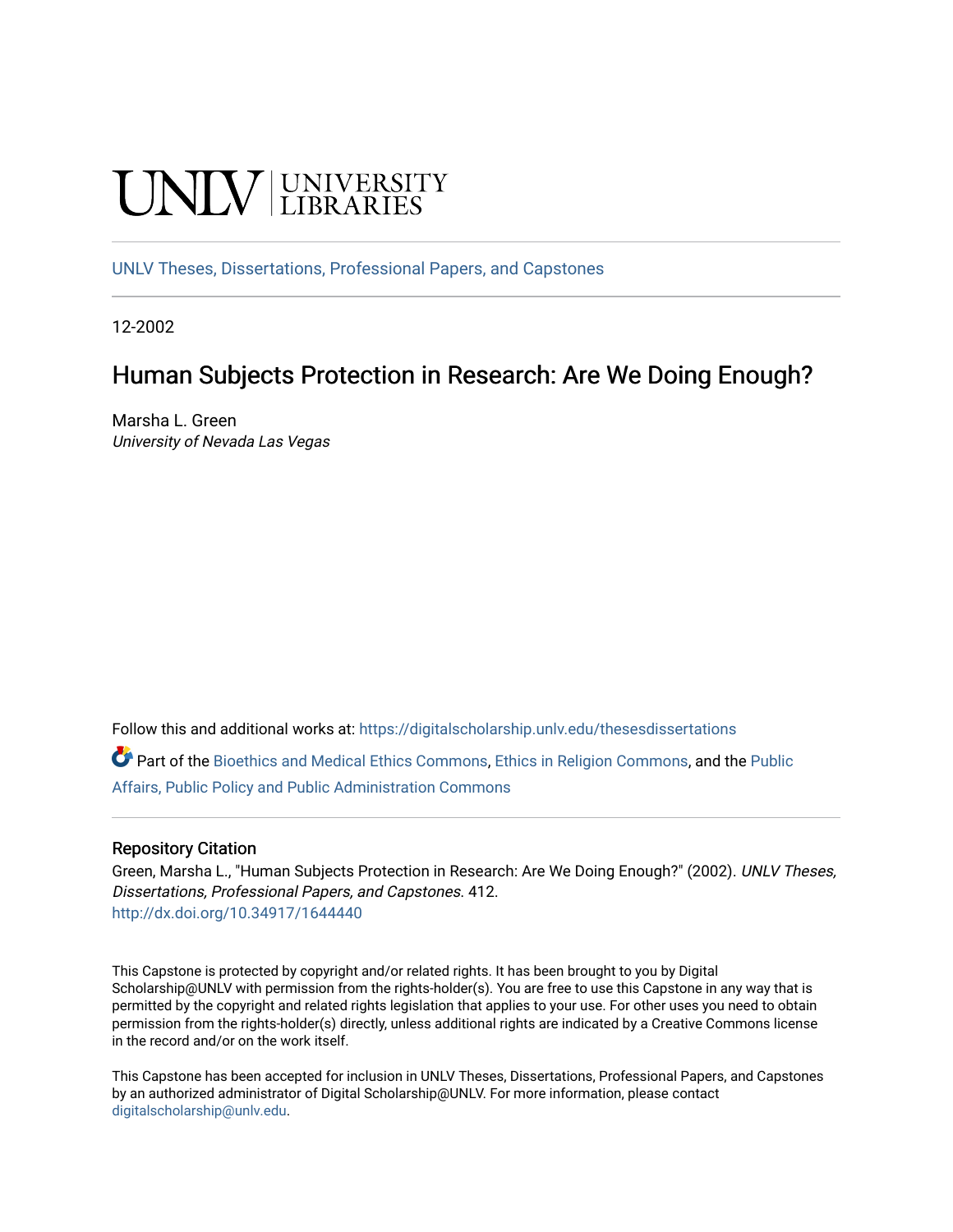**Human Subjects Protection in Research:** 

**Are We Doing Enough?** 

**Prepared by** 

**Marsha L. Green** 

**Bachelor of Science University of Nevada, Las Vegas 1994** 

**A professional paper submitted in partial fulfillment of the requirement for the degree of Master of Public Administration Department of Public Administration Greenspun College of Urban Affairs December 2002** 

> **Examination Committee: Dr. Anna Lukemeyer, Chair Dr. William Thompson Dr. Soonhee Kim Dr. Joel Wisner**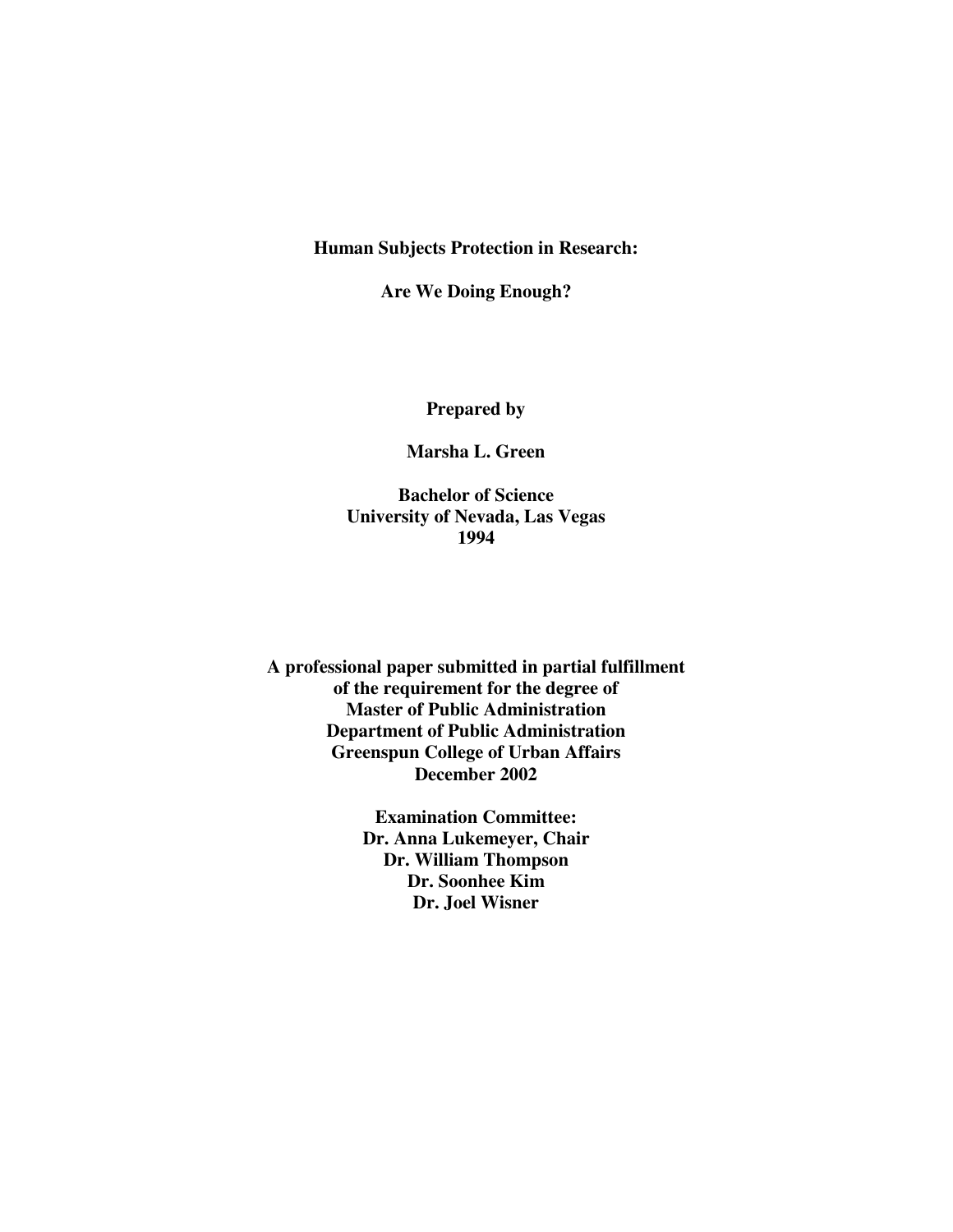#### **Acknowledgements:**

I would like to thank the Department of Public Administration faculty for their help and encouragement over the past three years during which I was working toward my goal of attaining my Masters in Public Administration from UNLV. I thank Dr. Anna Lukemeyer for her patience, wonderful insight, and professional guidance into the work involved in formulating and completing my professional paper. It was truly appreciated. I want to thank all my friends who stood by me during this time and gave me unbelievable support and encouragement. And lastly, I am very thankful for my two sons and other family members for enduring my long nights in classes and studying and my grouchiness at times and for their trust and belief in me in accomplishing this goal. I hope that they will see by my example that anything is possible if you work hard enough and believe in yourself.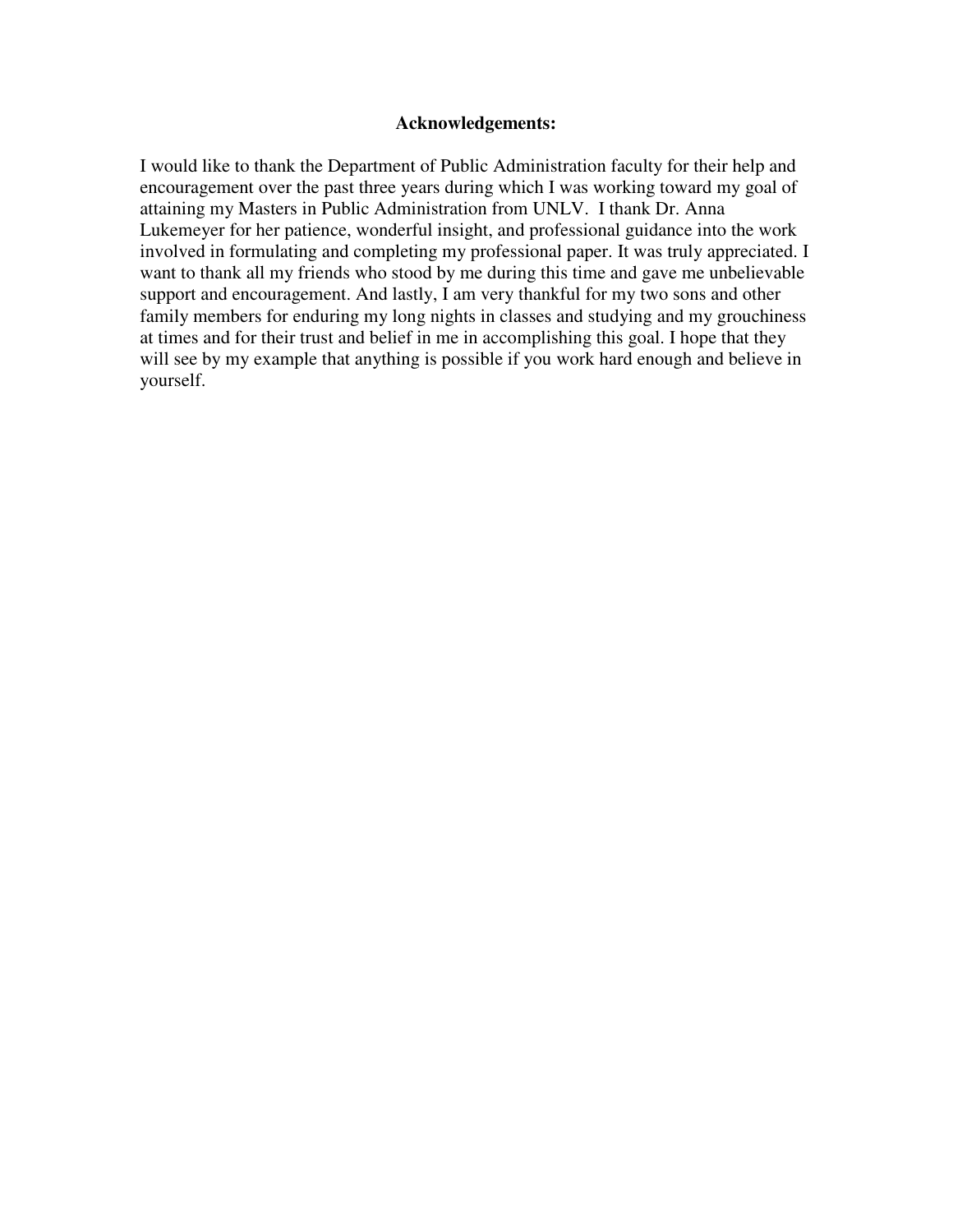# TABLE OF CONTENTS

| <b>CHAPTER I</b>          |                                                      | $\mathbf{1}$ |
|---------------------------|------------------------------------------------------|--------------|
| <b>CHAPTER II</b>         |                                                      | 3            |
|                           |                                                      | 3            |
|                           |                                                      | 7            |
|                           |                                                      | 9            |
|                           |                                                      | 10           |
| <b>CHAPTER III</b>        |                                                      | 11           |
| <b>CHAPTER IV</b>         |                                                      | 11           |
| <b>CHAPTER V</b>          |                                                      | 13           |
|                           | History of Human Subjects Protection and Educational | 13           |
|                           |                                                      | 20           |
|                           |                                                      | 22           |
|                           |                                                      | 24           |
| <b>CHAPTER VI</b>         |                                                      | 28           |
| <b>APPENDICES:</b><br>A - | Organizational Structure and Educational Efforts     |              |
|                           |                                                      |              |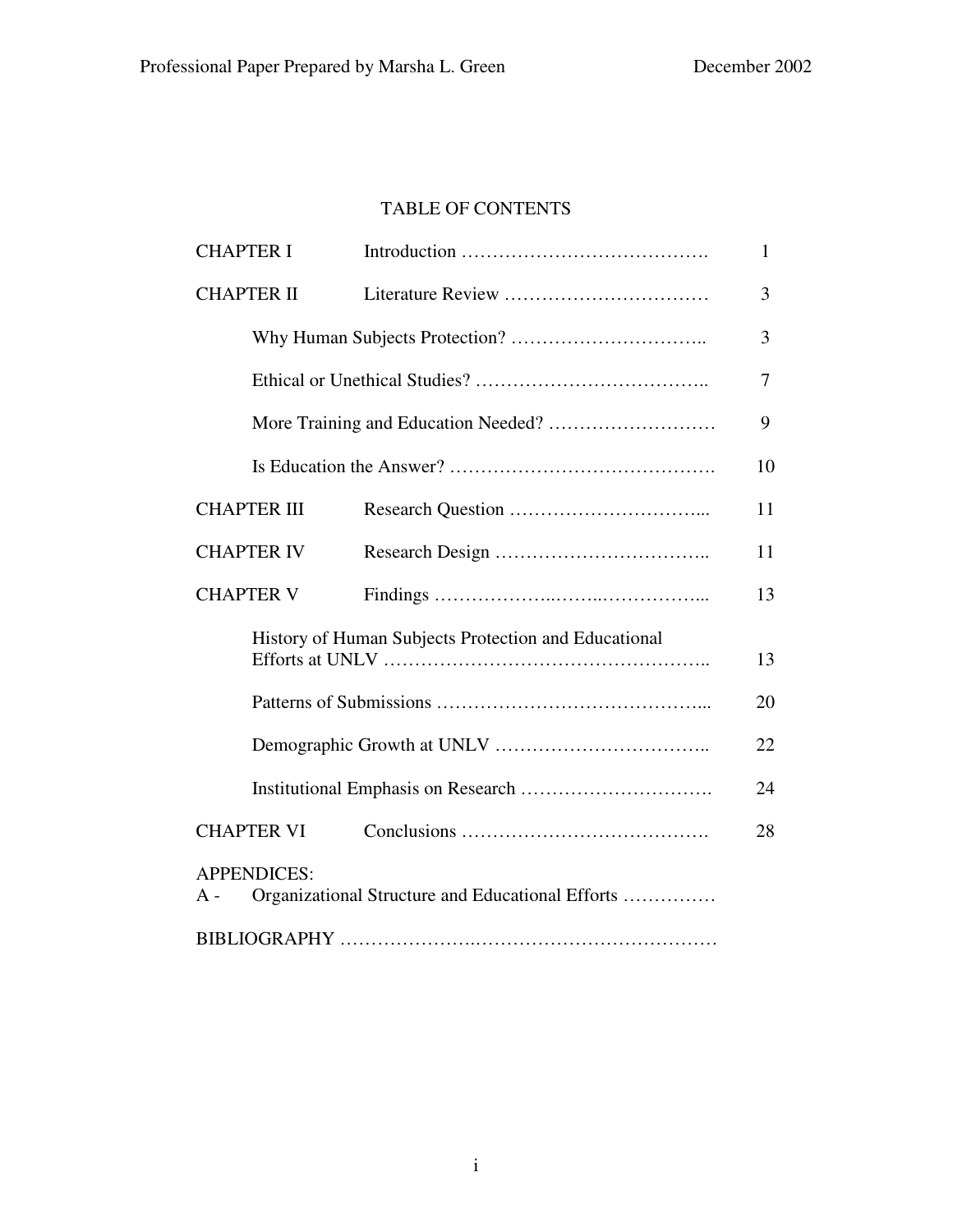| <b>TABLES:</b>  |                                                                                                         |    |
|-----------------|---------------------------------------------------------------------------------------------------------|----|
| $1 -$           | Protocol Data (May-April of Calendar Year) Annual Totals -                                              | 21 |
| $2 -$           | Ratio of Protocol Submissions to Faculty and Students                                                   | 24 |
| <b>FIGURES:</b> |                                                                                                         |    |
| $A -$           | Human Subject Protocol Submissions Percentage Change                                                    | 21 |
| $B -$           | Annual Percentage Growth Change of Faculty                                                              | 22 |
| $C -$           | Student Data by Undergraduate and Graduate Majors)<br>Percentage Growth Over Base Year 1994 (1994-2001) | 23 |
| $D -$           | Student/Protocol and Faculty/Protocol Ratios                                                            | 24 |
| $E -$           |                                                                                                         | 26 |
| $F -$           | <b>Total Research Funding Percentage Change Over</b>                                                    | 27 |
|                 |                                                                                                         |    |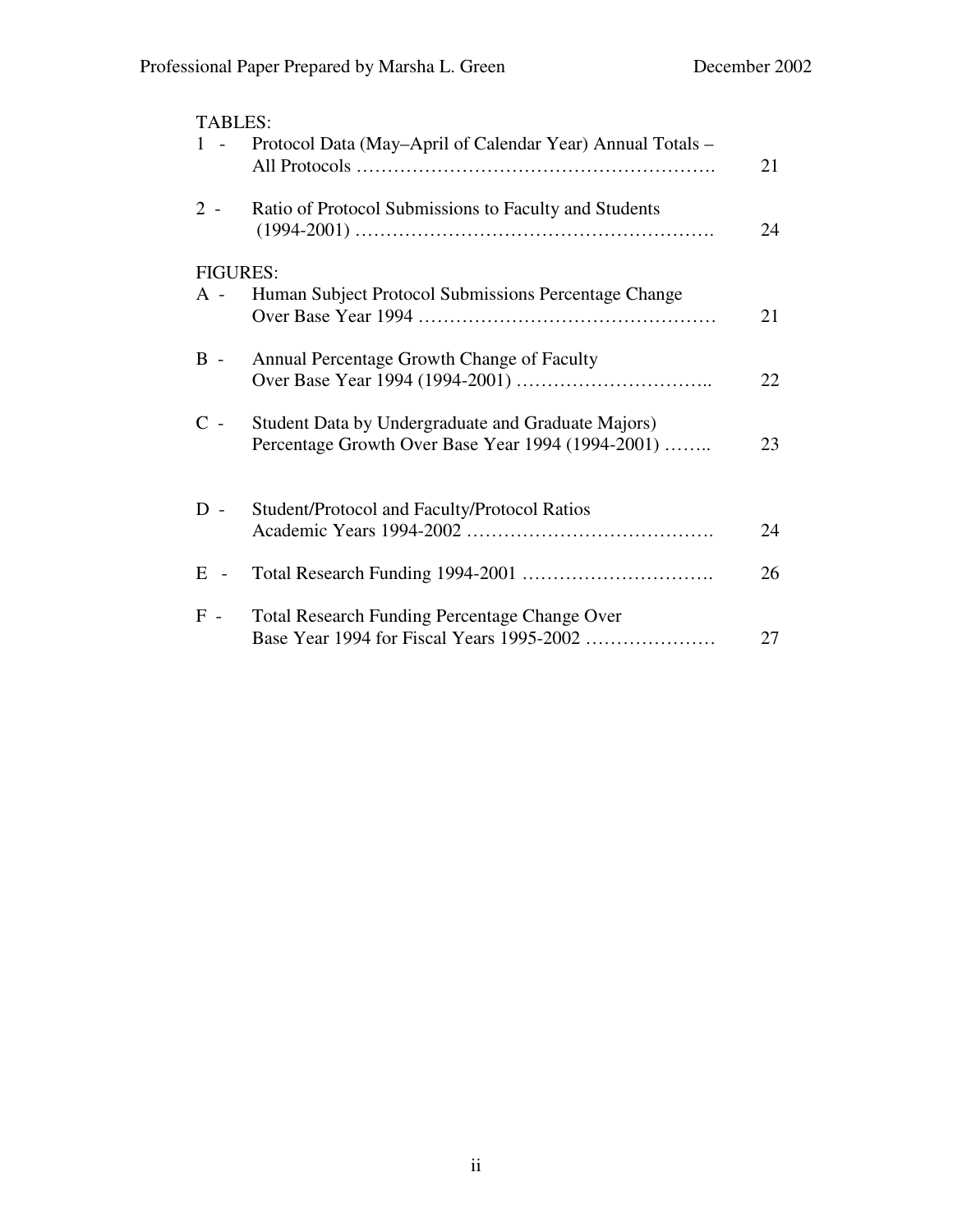#### **Human Subjects Protection in Research: Are We Doing Enough?**

## **I. Introduction**

Scientific research has produced substantial social benefits but has also posed troubling ethical questions with regard to the use and protection of human subjects. These questions have continued to be in the forefront of all biomedical and social research. The increased education of researchers on the subject of protection of human subjects has become of vital importance in the research world. This education involves program administrators, faculty, staff, students, research participants, and Institutional Review Board Committee (IRB) members. In this study of the University of Nevada, LasVegas (UNLV) human subjects' protection program administration, the question to be answered was: has the increased emphasis on education in the area of human subjects' protection by the newly created Office of Protection of Research Subjects (OPRS) in 1999 at UNLV increased the number of protocols submissions for research conducted over the period of time from 1994-2002**.** My interest in this subject began in 1994 when I was hired to administer the human subjects program in the UNLV Office of Sponsored Programs under the Office of Research. I realized very quickly the responsibility that the Administrator held in educating researchers of the legal requirements and the great importance of human subject protection in research.

Part II of this paper outlines the evolution of protection of human subjects in the research community and explains why it continues to be in the forefront of ethical and moral discussion in today's social and medical research. Literature written in the past twenty to thirty years tells of the effectiveness of increased education, the addition of more complicated ethical questions because of new technology, and the need for a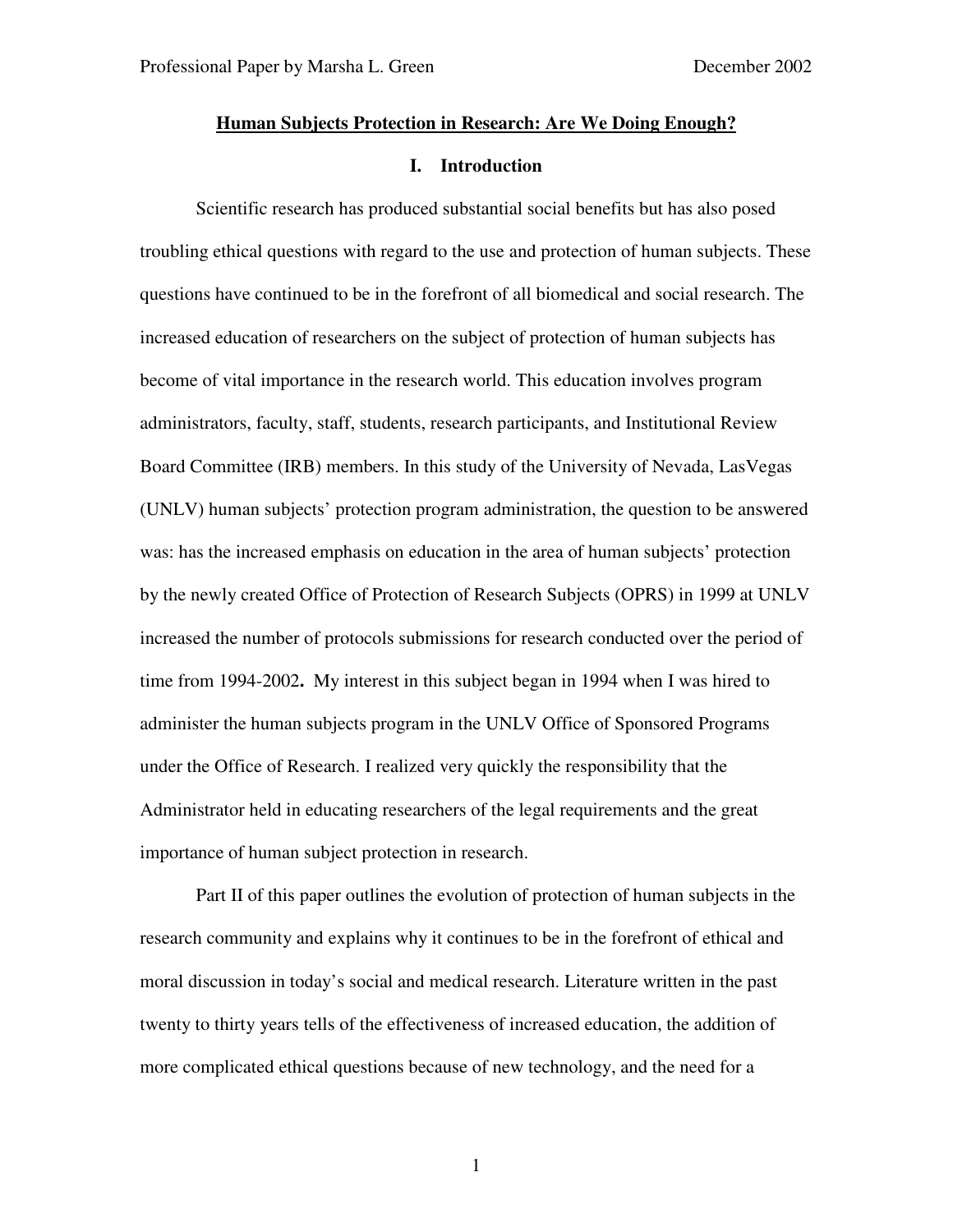# Professional Paper Prepared by Marsha L. Green December 2002

heightened sense of priority for human subjects' protection in the research world today. Administration of the human subjects' protection program at UNLV has always been high priority since its inception in 1987 under the Graduate College*.* Intì¥Á2M

22ø¿22222222222

 $\overline{a}$ 22

 $\overline{a}$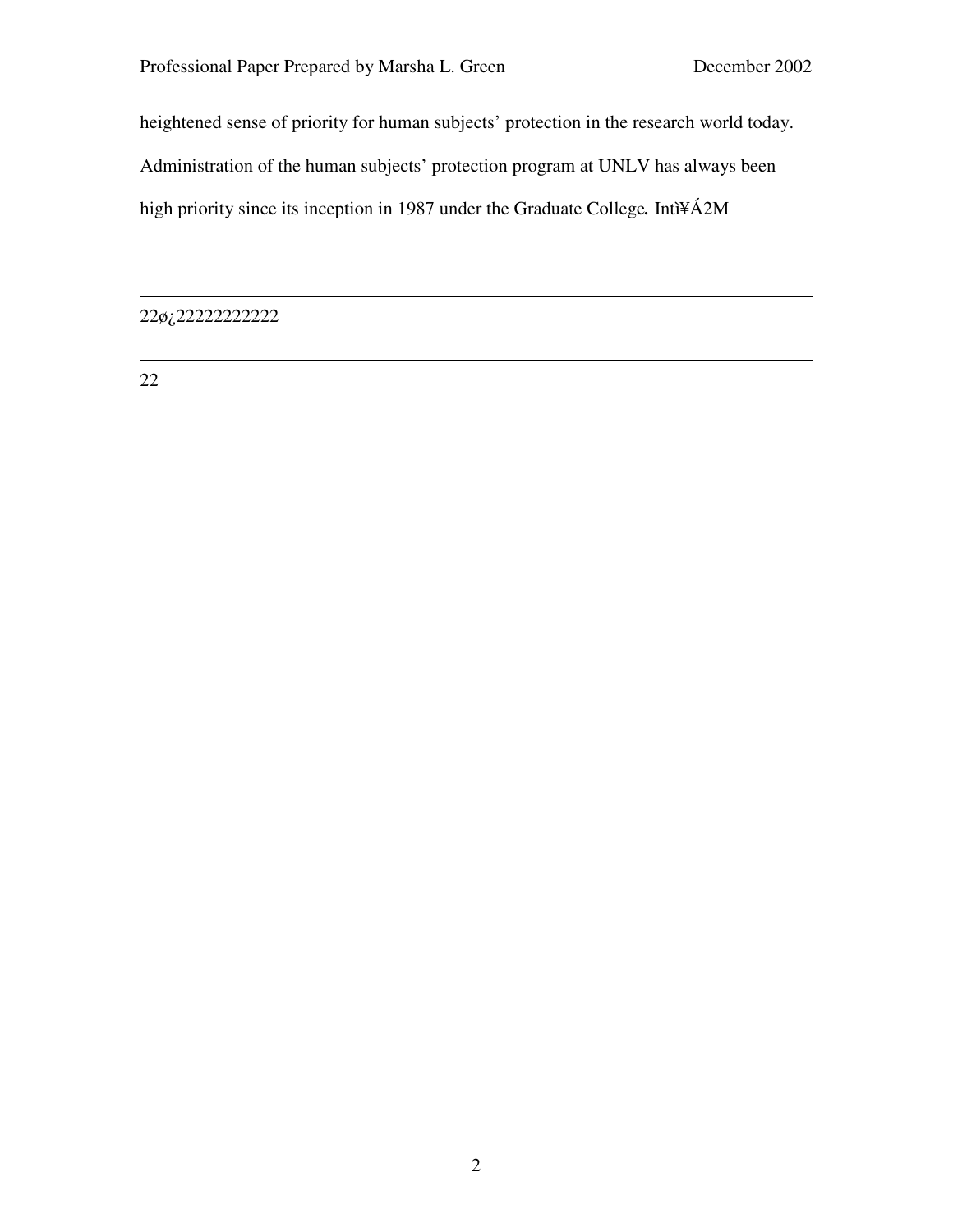ø33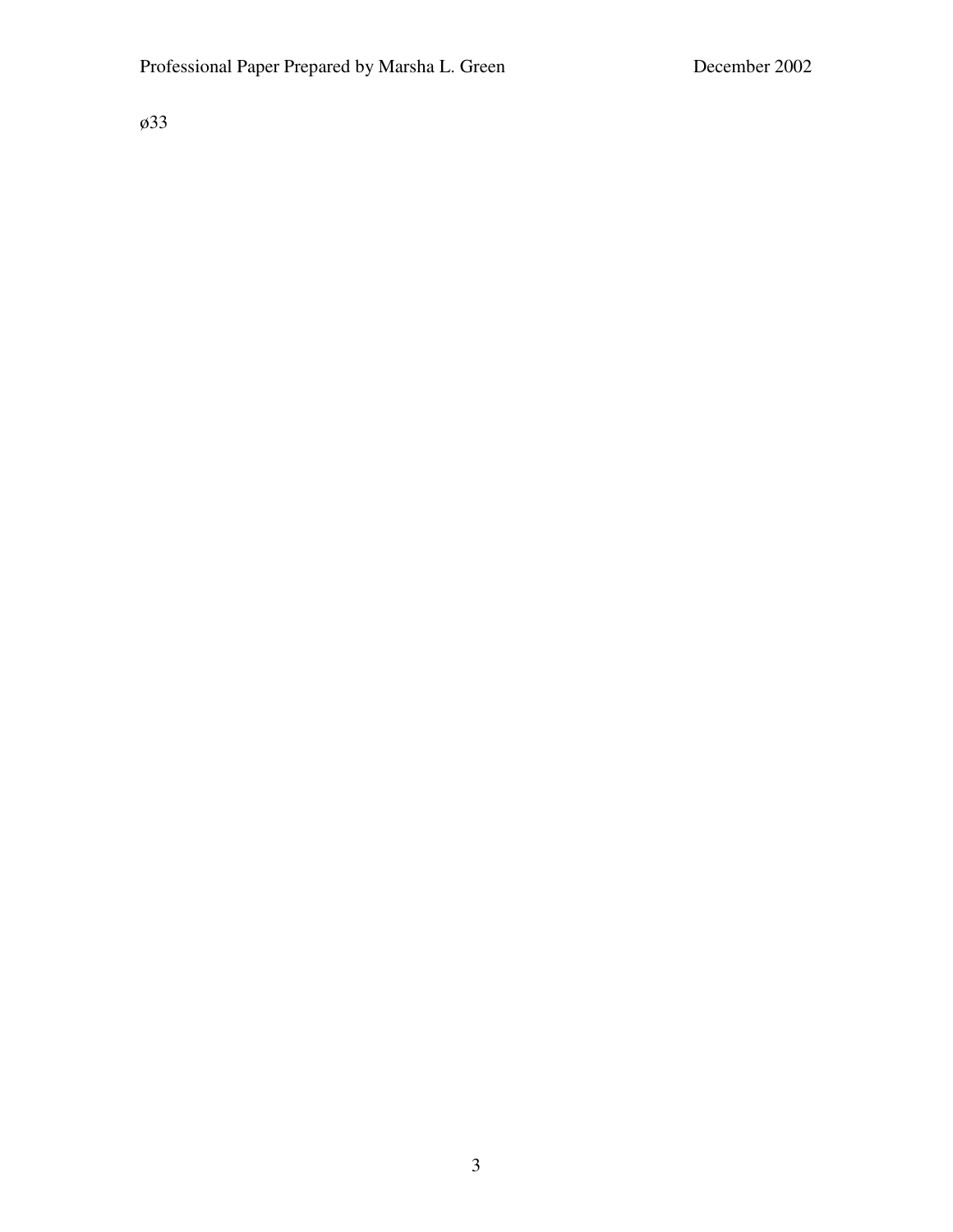4bjbjâ=â=444444444444444444

 $\overline{a}$ 4ɂ4W44W44í444444Ù444444444444444%444444ÿÿ444444444ÿÿ444444444ÿÿ44 444444444444444l44444Ô444444Ô44Ô444444Ô444444ô444444ô444444ô44T4444444 4444444444Þ~444444Þ~444444Þ~44˜444v44\4ì¥Á4M

1 44ø¿44444444444

 $\overline{a}$ 44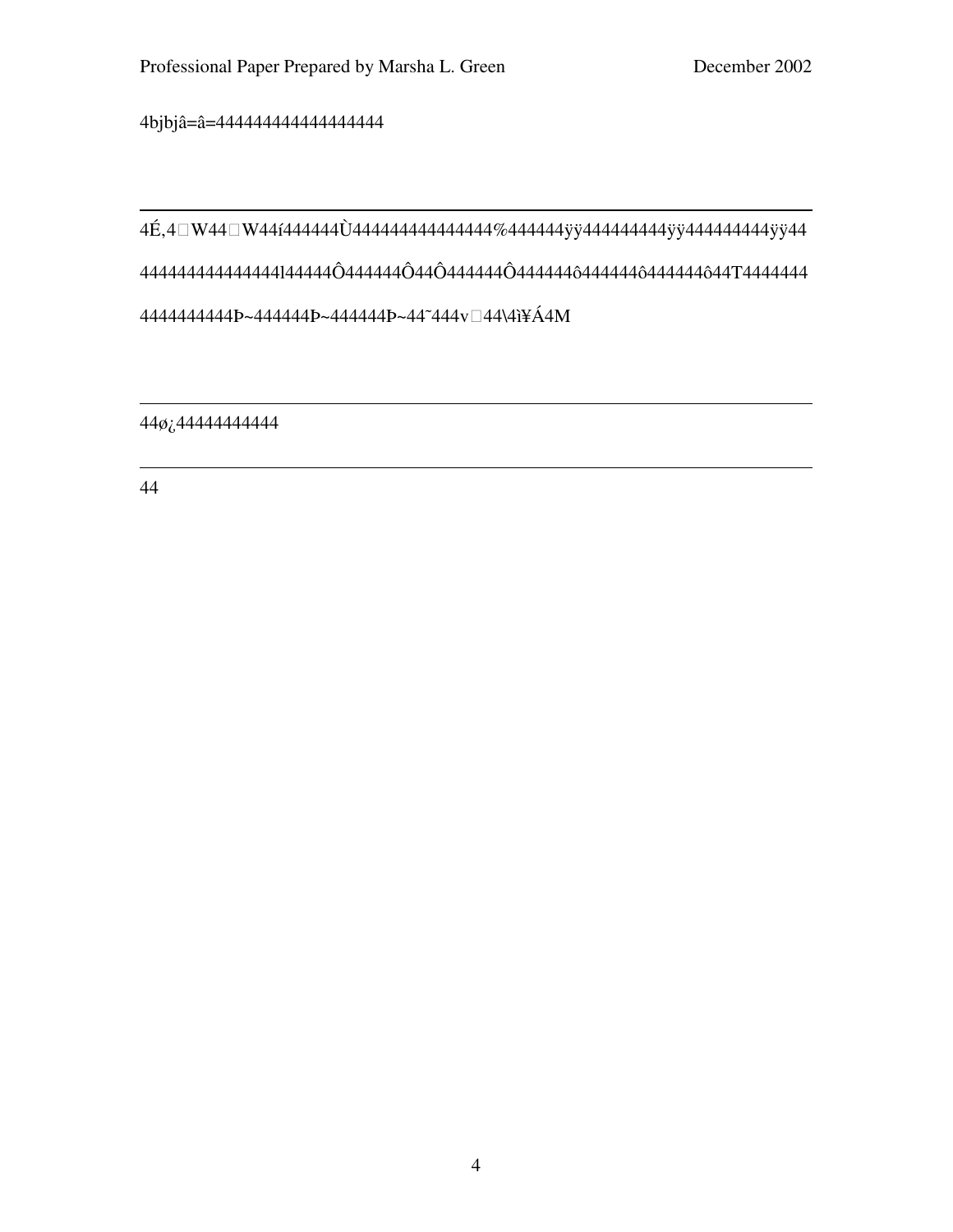ø55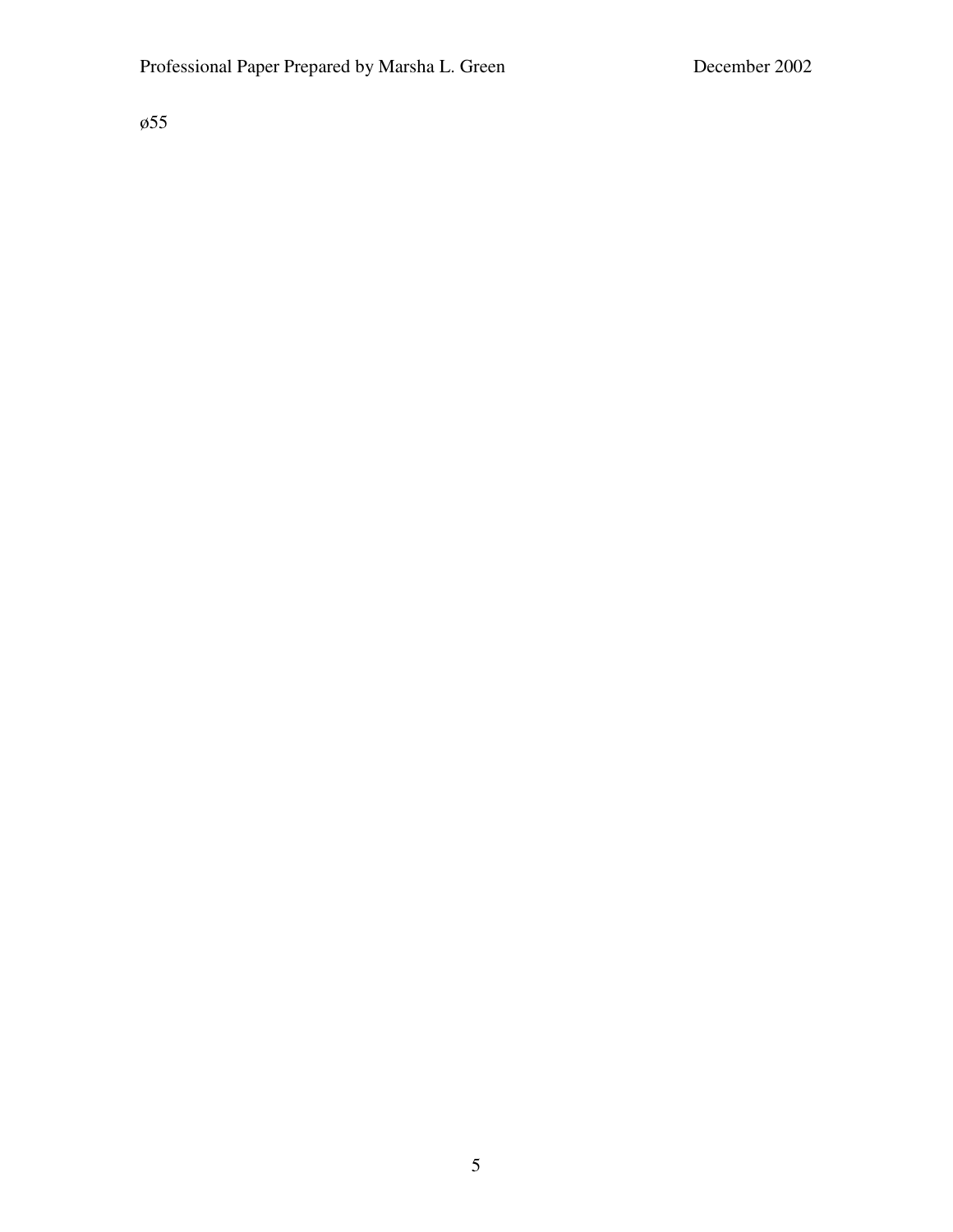6bjbjâ=â=666666666666666666

 $\overline{a}$ 

6ɂ6W66W66í666666Ù666666666666666%666666ÿÿ666666666ÿÿ666666666ÿÿ66 666666666666666l66666Ô666666Ô66Ô666666Ô666666ô666666ô666666ô66T6666666 6666666666Þ~666666Þ~666666Þ~66˜666v66\6reby (we hope) increased awareness of the human subjects legal requirements. Historical data was collected from OPRS on numbers of protocols submitted for the period 1990-2002 for each college at UNLV for evaluation. Part III also discusses other variables that may have affected these submission numbers, i.e., demographic data on growth of numbers of faculty and students and implementation of the UNLV Strategic Planning goals in 1996 and changes in research funding awarded UNLV.

Part IV discusses the research design used to analyze the above questions and also explains the methods used in the gathering and analysis of other information that may have affected the number of protocol submissions. This study was approved by the University of Nevada, Las Vegas Office for the Protection of Research Subjects.

Part V shows an analysis of the data gathered and outlines the findings and conclusions drawn.

#### **II. Literature Review**

#### **Why Human Subjects Protection?**

The issue of the protection of human subjects in research has been in the forefront of medical and social behavioral research since before World War II. Since that time hundreds of authors have discussed this issue in books, journal articles, educational institutions, conferences, and other media. Below is a timeline of the events during the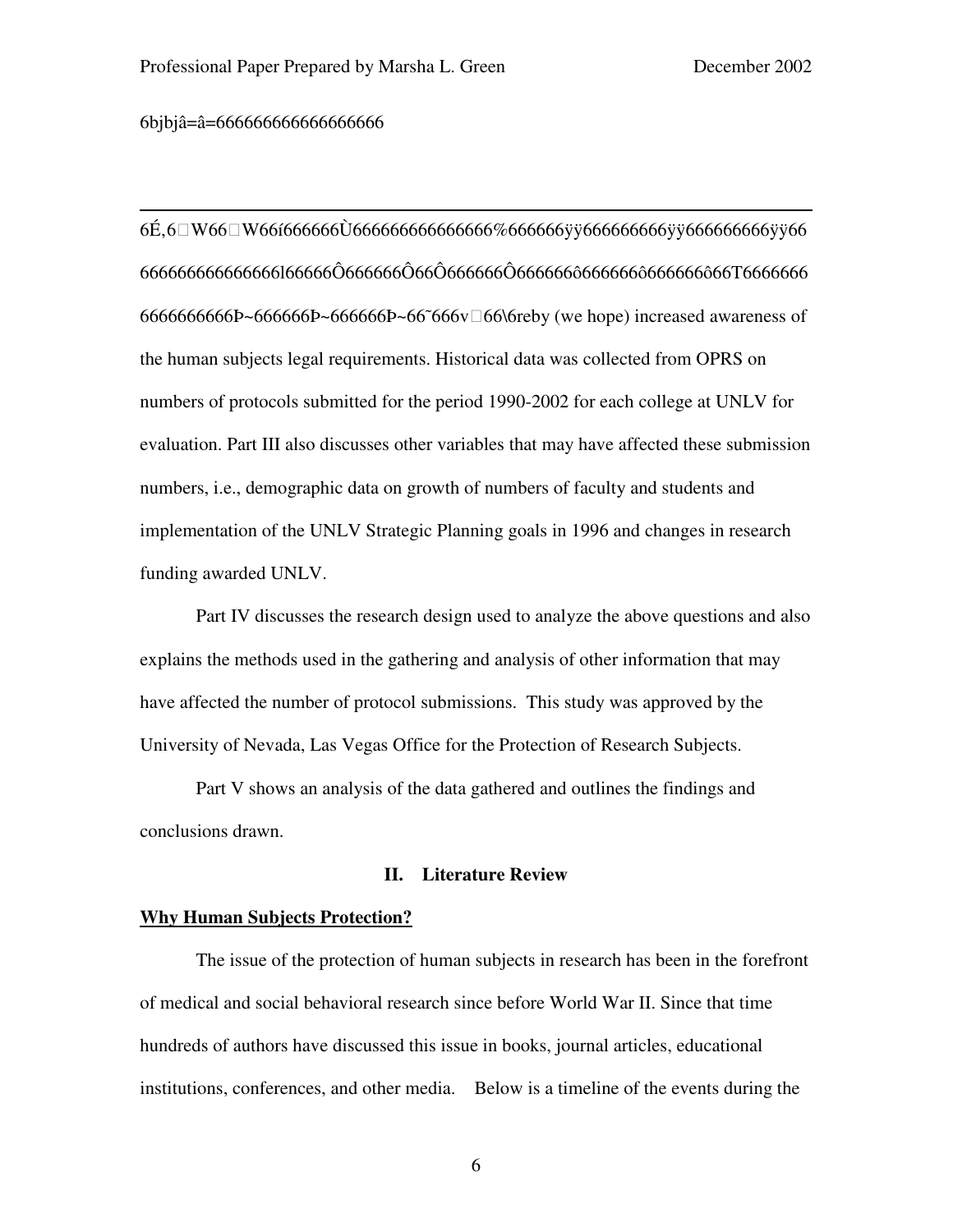past 50-60 years that have been the guiding forces for legal policies, laws, and regulations on human subjects' protection as we know it today:

- 1945 World War II The ethical principles and the importance of protection, safety, and confidentiality of research involving human subjects arose in response to the atrocities committed by Nazi scientists during World War II.
- 1946 The American Medical Association (AMA) adopted its first code of research ethics for physicians outlining principles to be followed in conducting research with human subjects (Institute of Medicine, 2001).
- 1947 Nuremberg War Crimes Trials. The Nuremberg Military Tribunal developed the Nuremberg Code which set the standards for judging physicians and scientists who had conducted biomedical experiments on concentration camp prisoners.
- 1964 The Helsinki Declaration of 1964 signed (revised in 1975 and 1989). This Declaration clarified the Nuremberg Code and refined definitions and distinctions between research and biomedical practices.
- 1966 U.S. Public Health Service (PHS) first issued its requirements and guidelines to grantee institutions for safeguarding the rights and welfare of human subjects.
- 1971 U.S. Department of Health, Education, and Welfare (DHEW) issued Guidelines with regard to human subjects used in research.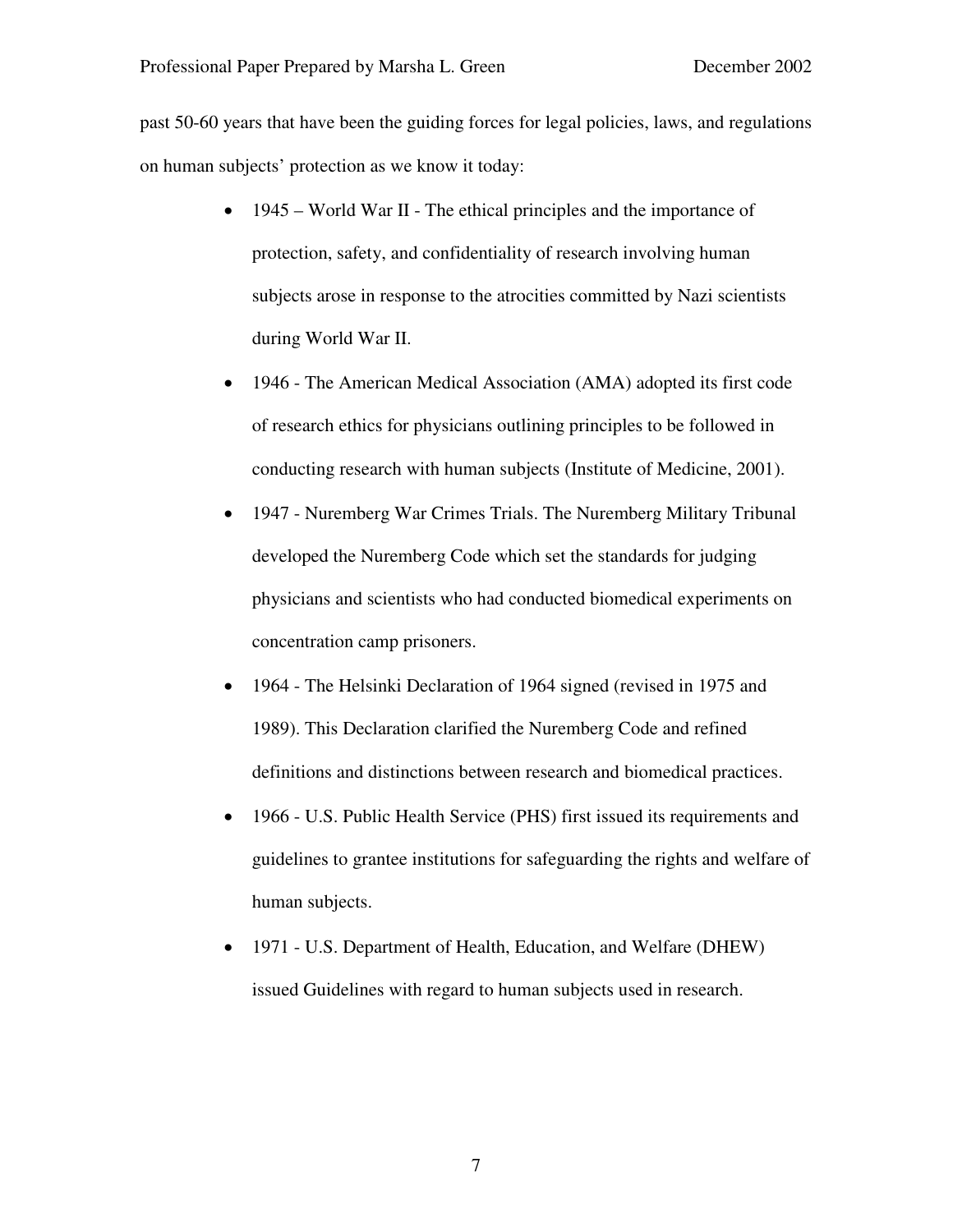- 1973 The American Psychological Association (APA) established its codes for the conduct of social and behavioral research. New governmental regulations by National Institutes of Health (NIH).
- 1974 DHEW codified its 1971Guidelines into Federal Regulations 45 CFR 46.
- July 12, 1974 National Research Act was signed into law creating the National Commission for the Protection of Human Subjects of Biomedical and Behavior Research.
- September 30, 1978 The Belmont Report by the DHEW outlined the ethical principles and guidelines for the protection of human subjects of research and was made public by the above Commission (DHEW, 1978). The National Commission identified three general judgments relevant to research involving human subjects: *respect for persons, beneficence, and justice*. These form the moral foundation for review and conduct of research involving human subjects. *Appendix Volume I* (Preliminary Papers Prepared for the Commission by Robert J. Levine, M.D. and Basic Ethical Principles Relating to Research Involving Human Subjects) and *Volume II* (Boundaries Between Research and Practice, Risk/Benefit Criteria, and Informed Consent) set forth the criteria used by DHHS in 1991 to establish the "Common Rule" for institutions regarding human subjects used in research (DHHS, http://ohrp.osophs.dhhs.gov). The Report was published in 1979.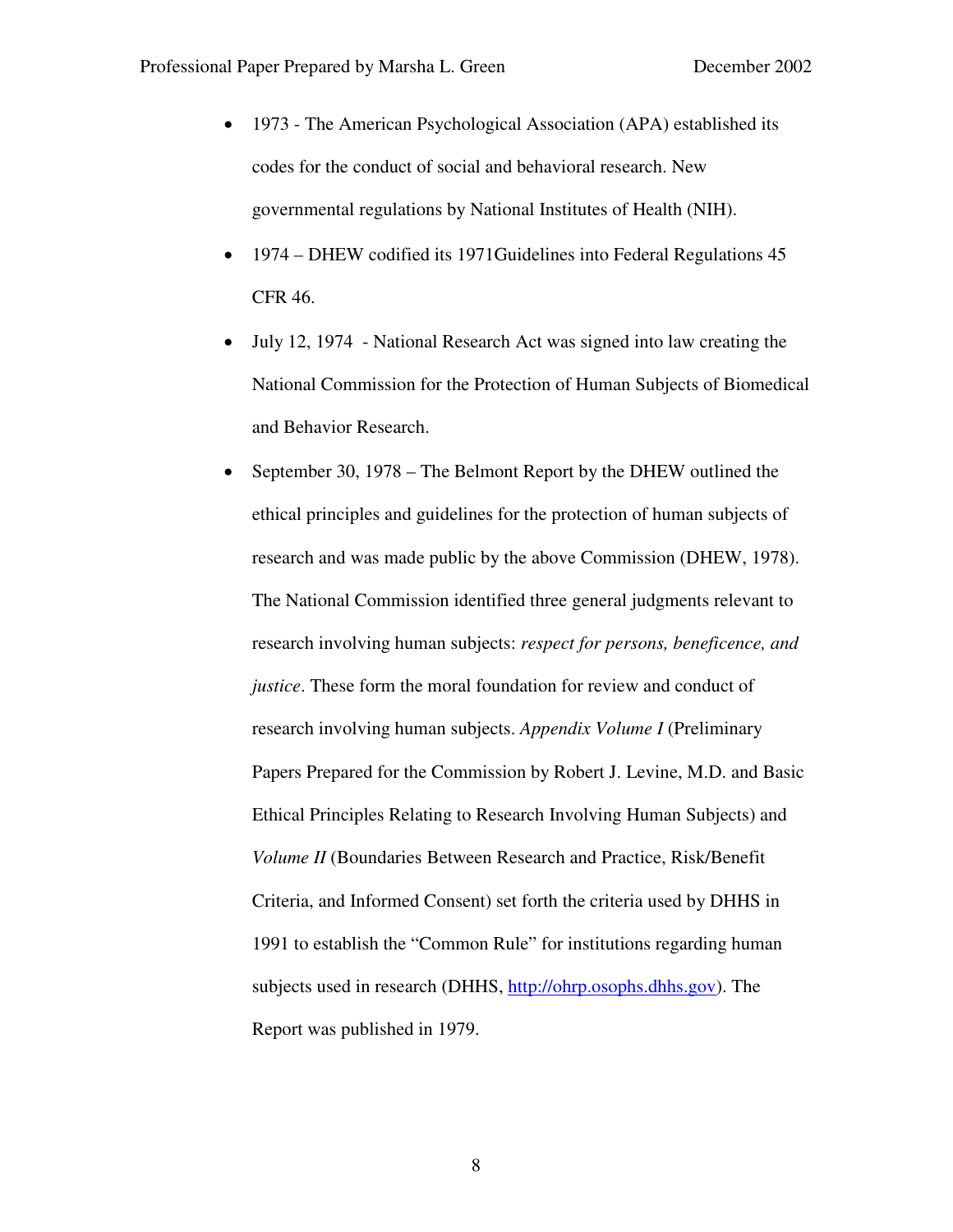- 1981 Food and Drug Administration (FDA) policy 21 CFR 50 and 51 issued.
- 1991 DHHS utilized the Belmont Report to issue a new Code of Federal Regulation – 45 CFR 46, "Protection of Human Subjects", also known as the "Common Rule". The Code was amended by the Health Research Extension Act of 1985, Public Law 99-158, on November 20, 1985 to add "Institutional Review Boards: Ethics Guidance Program" and "Fetal Research". It was again amended by the National Institutes of Health Revitalization Act of 1993, Public Law 103-43, on June 10, 1993 for "Certain Provisions Regarding Review and Approval of Proposals for Research". Educational institutions submitting receiving a grant from PHS, UNLV included, must adhere to these regulations (DHHS, http://ohrp.osophs.dhhs.gov/humansubjects/guidance/statute.htm). UNLV takes this one step further and requires all research involving human

subjects conducted at UNLV be submitted for review, no matter the funding source (UNLV OPRS, http://www.unlv.edu/Research/OPRS).

- October 1995 President William Clinton signed an Executive Order which formed the National Bioethics Advisory Commission (NBAC) to investigate the protection of human subjects in research.
- May 1997 Congress unanimously resolved that "no person in the United States should be enrolled in research without the twin protections of informed consent by an authorized person and independent review of the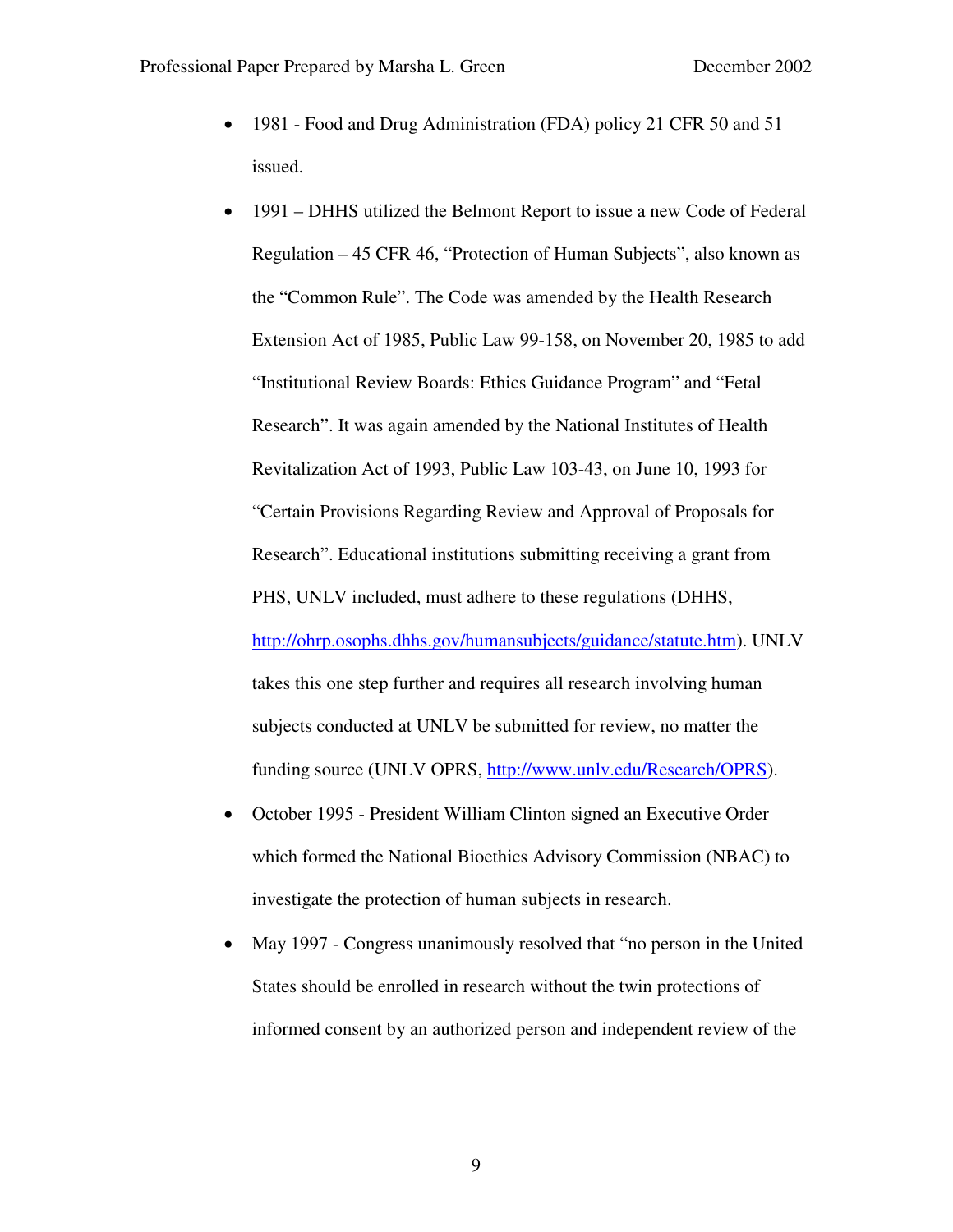risks and benefits of the research" (IM, 2001). NBAC has continued to address issues of research oversight and IRB function.

- May 30, 2000 DHHS Secretary Donna Shalala issued new initiatives to strengthen oversight of medical research.
- June 5, 2000 NIH gave notice of mandatory education of researchers. These initiatives required that educational institutions have a training plan in place for all individuals who are considered key personnel responsible for design and conduct of research and/or the use of use of human subjects (humans and/or data and tissues from them). There must be documentation of such training in any Federal grant application by the principle investigator(s) and also key personnel or sites dealing with foreign grants. Institutions were given institutional discretion as to how to meet this new requirement. (Dickstein, SRA WSA Meeting, May 2001).
- April 2002 DHHS OHRP posted a Quality Improvement Program (QIP) Website (http://ohrp.osophs.dhhs.gov/humansubjects/qip/qip.htm) which reinforces the weight that DHHS places on education and quality of IRB members and researchers. The QIP allows human subjects' protection offices to do a self-administered quality improvement check on its program as to how well it is complying with Federal regulations.

#### **Ethical or Unethical Studies?**

The need for enhanced efforts to protect research subjects was emphasized in 1966 when Henry Beecher published an article presenting 22 examples of "unethical or questionably ethical studies" that had appeared in mainstream medical journals (Institute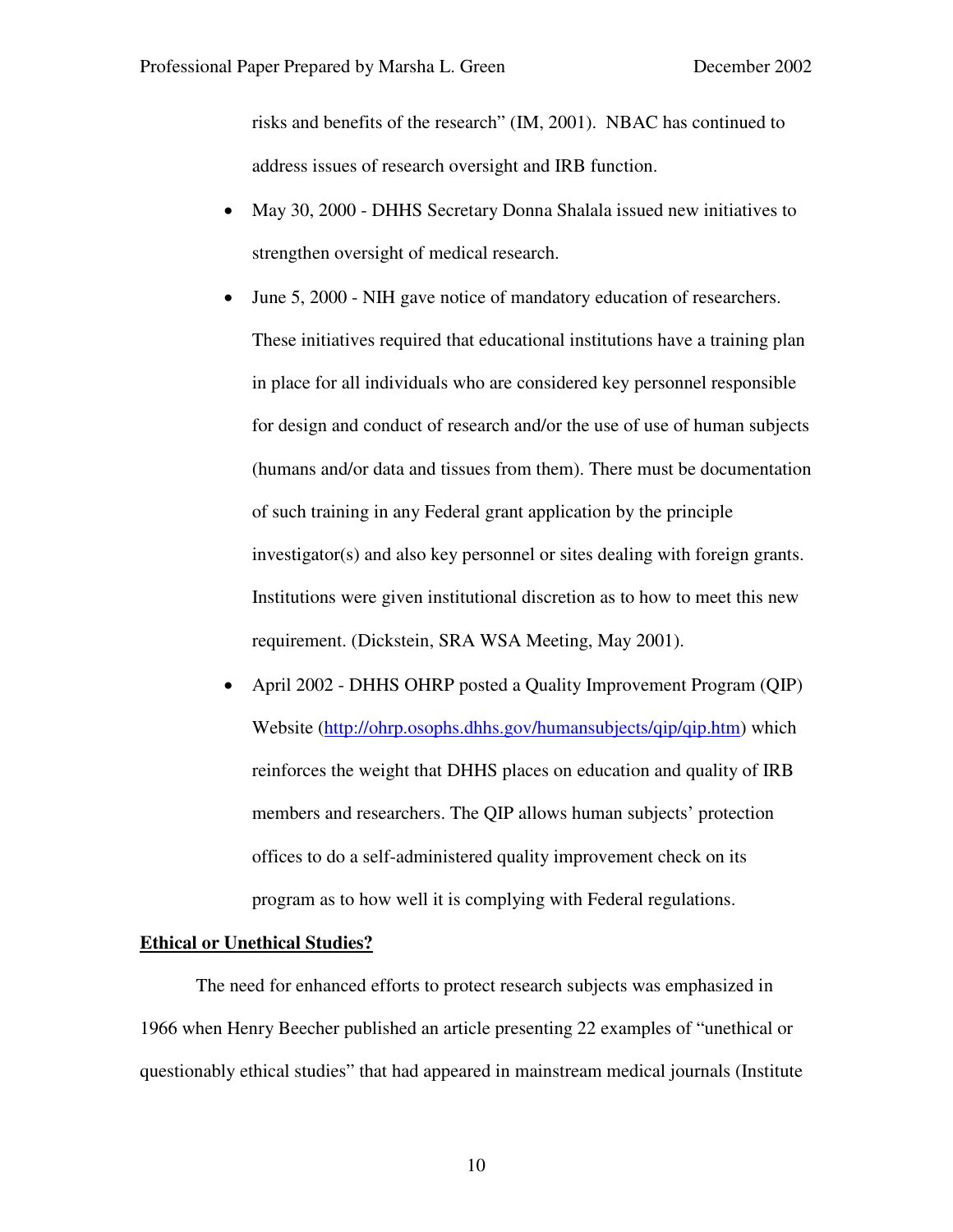of Medicine, 2001). In 1972 details of the Tuskegee Syphilis Study in 1932 came to light. In "Tuskegee's Truths: Rethinking the Tuskegee Syphilis Study", Susan M. Reverby evaluated why this study of black men who had been infected with syphilis and then had treatment withheld for experimental purposes became a template by which other experiments are measured and evaluated (Reverby 2000).

In 1973 Bernard Barber, John J. Lally, Julia Loughlin Makarushka, and Daniel Sullivan published their study on "Research on Human Subjects – Problems of Social Control in Medical Experimentation" (Barber, et al 1973). These researchers did two studies on the patterns of ethical standards and practices in the United States at universities and medical facilities. The study outlines the rapid progress in biomedicine and its benefits which was based, in important part, on use of human subjects for research. The authors related that the most undesired effect has been apparent failure to achieve the highest, and in many cases even adequate, standards or professional moral concern and behavior with the human subjects used in this necessary experimentation.

The biomedical research community was joined by professors of law, moral philosophy, and social science, in organized symposia to compose a more accurate view of the problem. In an empirical study of "Number and Proportion of Articles on Human Experimentation by Year and Type of Journal", (Barber, Lally, Makarushka, and Sullivan (1973), it was found that there was a dramatic rise of medical journal articles devoted to facets of this problem. This occurred in 1966 which was about the same time that the PHS first issued its requirements and guidelines to grantee institutions for safeguarding the rights and welfare of human subjects (Barber, et al 1973).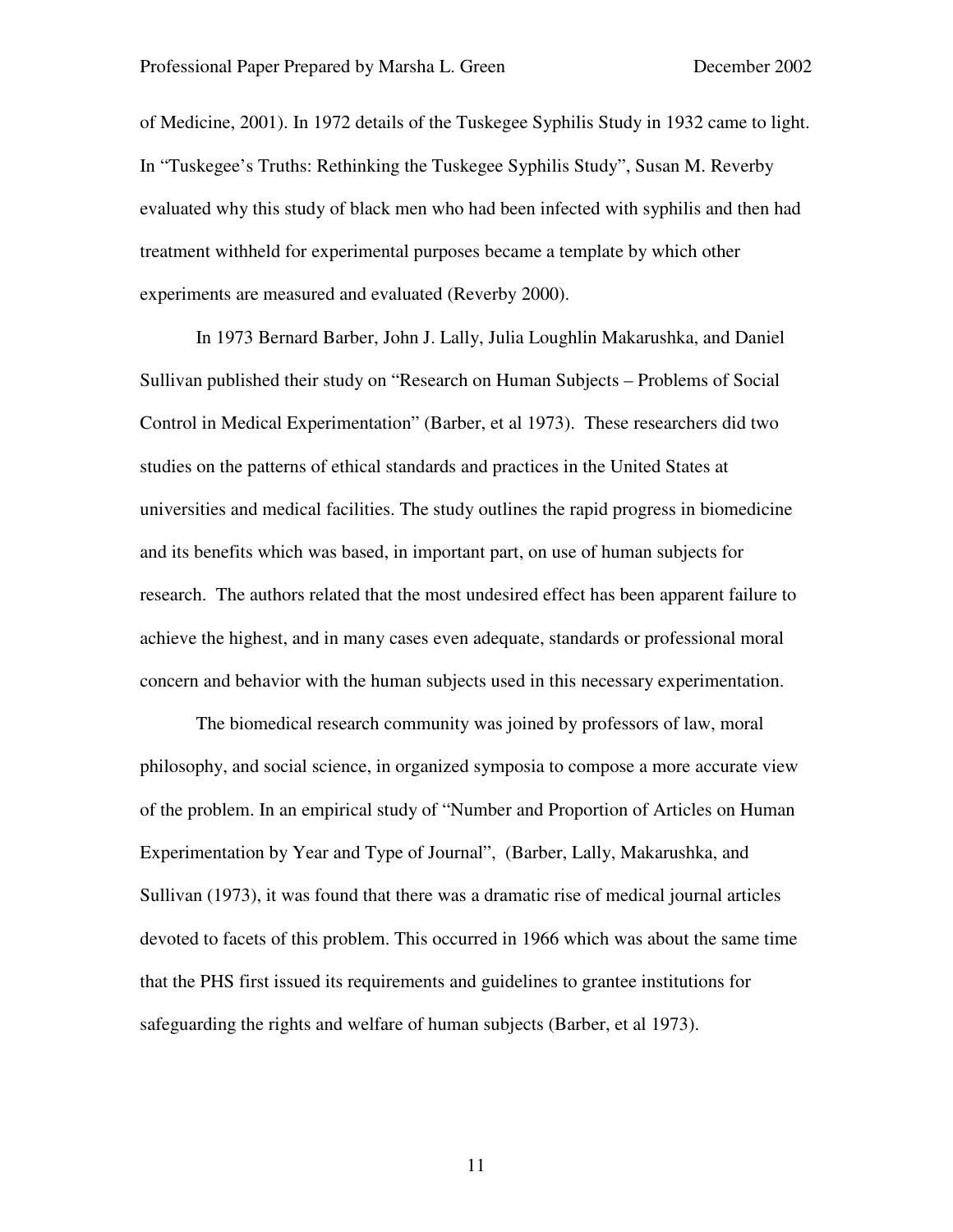In 1973 Barber, et al, also conducted a National Survey to collect data on two key issues: informed voluntary consent and proper balance between risk and benefit in experiments done with human subjects. Biomedical research institutions were surveyed for a nationally representative sample. The second study was an "Intensive Two-Institution Study, which obtained responses to lengthy personal interviews which were chosen by cluster analysis. The researchers were able to obtain a 72% response rate from a set of representative responses from biomedical researchers who used human subjects.

The researchers found in their analysis that two patterns emerged. "One was that a majority of biomedical researchers using human subjects are very much aware of the importance of informed voluntary consent and that a majority express unwillingness to take undue risk when confronted with hypothetical research." The other is that there is a "significant minority that manifests a different type of pattern, what we call 'more permissive,' in each of these three respects: unawareness of the importance of, or concern with, consent; willingness to take undue risk; and actually doing studies that involve unfavorable risk-benefit ratios". Their study concluded that at that time in the U.S., medical schools had not been successful in the training or even any serious discussion of what such training ought to include on the socialization into the ethics of the use of human subjects. One recommendation from the study was to add a course in biomedical research ethics which would be invaluable not only for future researchers but for those practitioners who have the ethical responsibility for patients who become research subjects. It was shown that continuing education was vital to the protection of human subjects (Barber et al, 1973).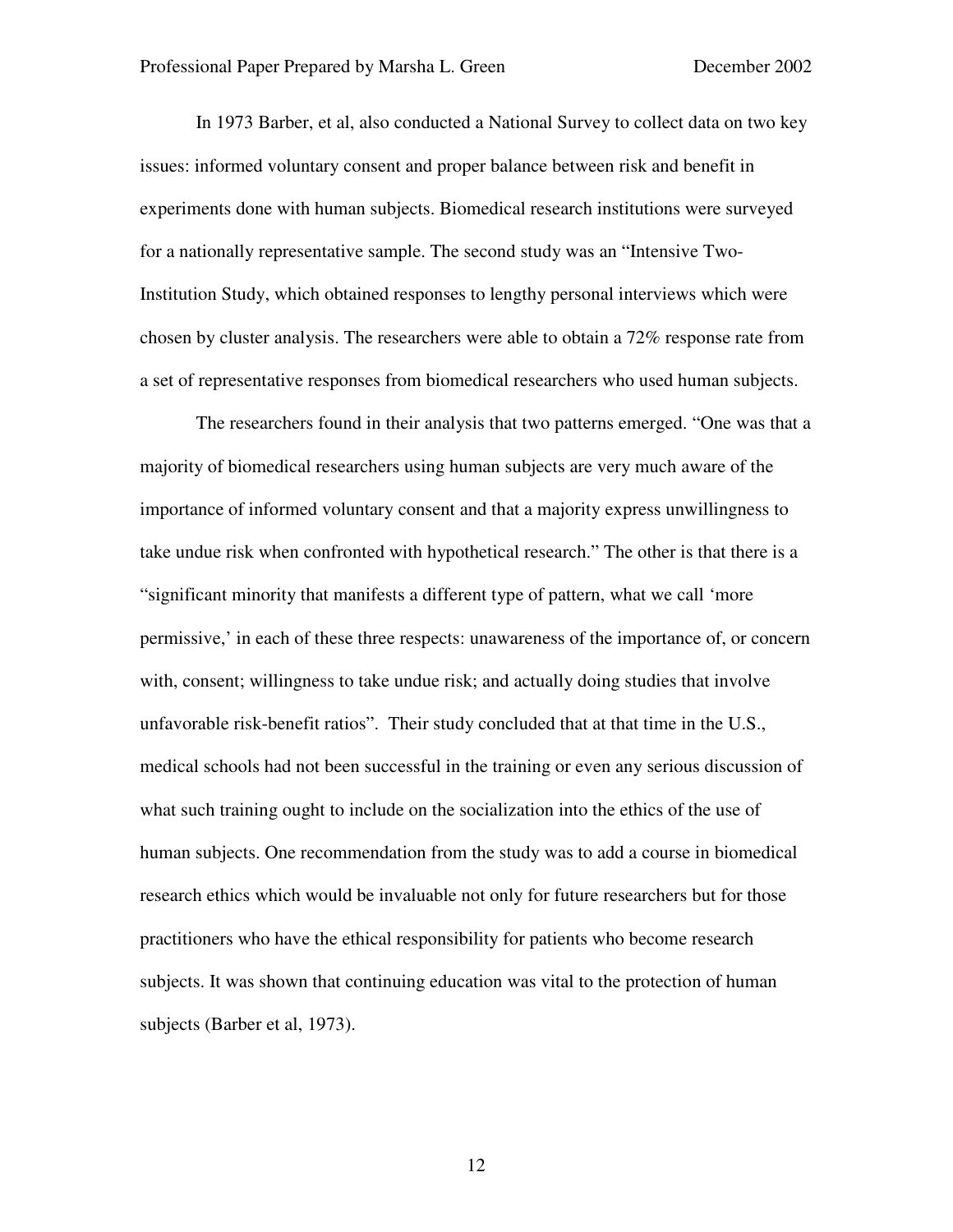#### **More Training and Education Needed?**

The relationship between education and cognitive moral development was studied by George Izzo in his article "Compulsory Ethics Education and the Cognitive Moral Development of Salespeople: A Quasi-Experimental Assessment" published in the Journal of Business Ethics (Izzo, 2001). Izzo found that that there is a direct positive relationship between a "compulsory" education program and cognitive moral development. This outcome helps prove that education can play a vital role in improving the performance of researchers with regard to ethical concerns involving human subjects.

In "Ethics Instruction at Schools of Public Health in the United States" written by Steven Coughlin, Wendy Katz and Donald Mattison, published in the American Journal of Public Health, the authors note that there is increasing interest in developing curricula on public health ethics and providing instruction on ethics and scientific integrity to students enrolled in public health training programs (Coughlin, 1999). Their report discussed a national survey of schools of public health in the U.S. in early 1996 to determine how they addressed ethical issues in public health. They found that most of the schools offered only short courses, seminar series, or invited lectures on ethical topics and most included lectures on ethics topics in other courses. At most schools there were activities that took place outside of formal courses on ethics issues. This curriculum was designed to provide the students with the conceptual abilities and decision-making skills they would need to deal successfully with ethical issues in their own research and practice.

In 2001 the Institute of Medicine (IM) published "Preserving Public Trust – Accreditation and Human Research Participant Protection Programs". This project was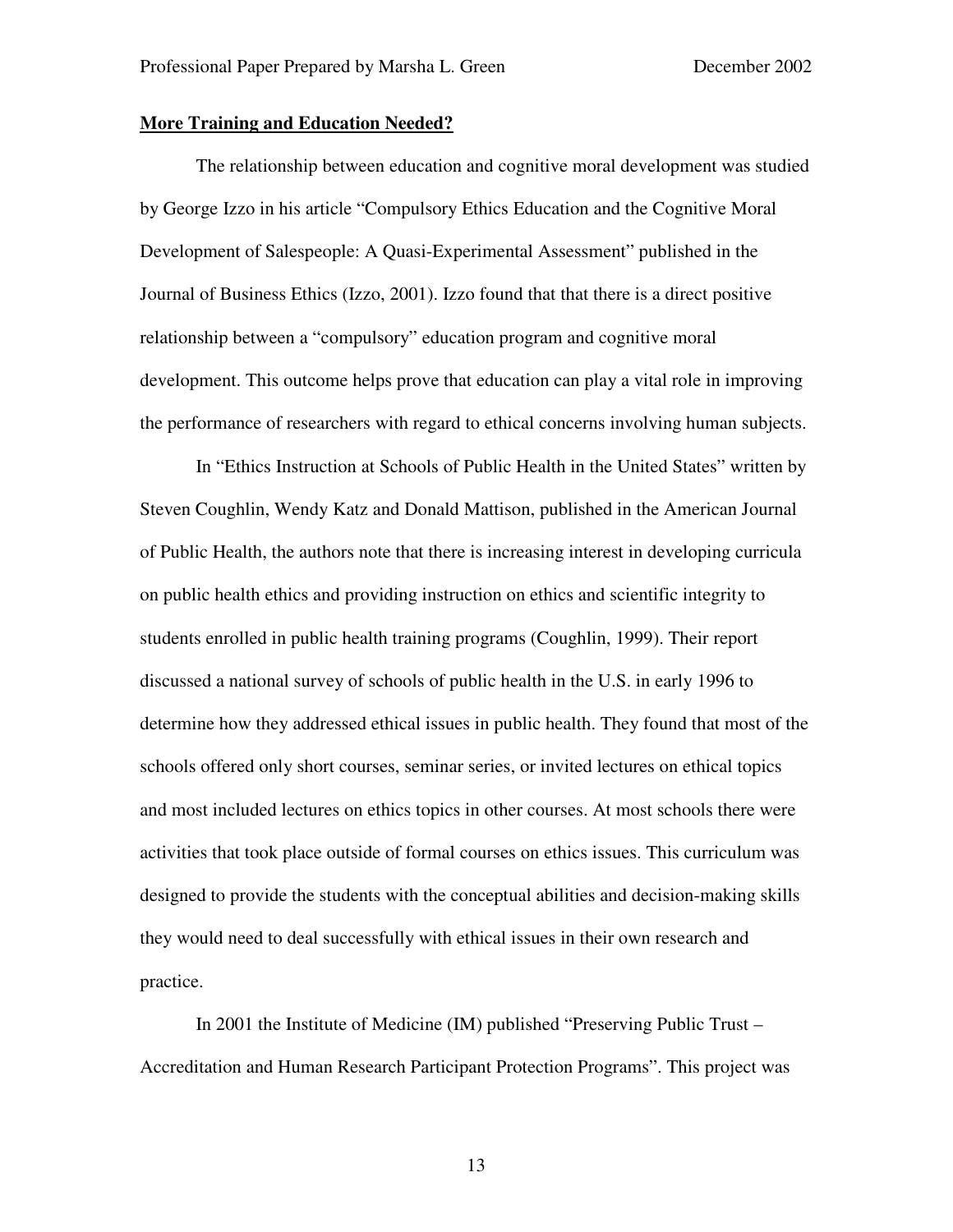#### Professional Paper Prepared by Marsha L. Green December 2002

requested by the Secretary of DHHS and was conducted by the National Academy of Sciences (NAS), National Academy of Engineering (NAE), Institute of Medicine (IM), and National Research Council (NRC). It focused on questions of the safety and rights of the participants who share the clinical research enterprise and who are indispensable to its success. The Committee on Assessing the System for Protecting Human Research Subjects suggested accreditation of Institutional Review Boards (IRB), compressing the burdens on IRBs, educating and perhaps certifying investigators, improving research monitoring, and building greater institutional support and infrastructure. It was recommended that greater emphasis be placed on education of IRB committee members, researchers, and participant (IM, 2001).

#### **Is Education the Answer?**

This Institute of Medicine publication above identifies educating investigators as the answer to a serious problem arising in human research. Policies dealing directly with investigators are at least as important as improving the review of research protocols. These policies should address "educating them about their roles and responsibilities in the ethical conduct of research, increasing the capacity to monitor ongoing research approved by an IRB, the investigation of infractions, and the enforcement of regulations". Among these, education seems to be the one most likely to have the desired results with the least level of intrusion and the greatest direct impact on overall norms" (IM, 2001).

In an article entitled "Human Research Subject Protections at Issue" by Peter Melkonian published in the August/September 2001 Society of Research Administrators International (SRA) newsletter, Mr. Melkonian quotes Dr. Wendy Baldwin, Deputy Director for Extramural Research at NIH who "believes that universities need to look at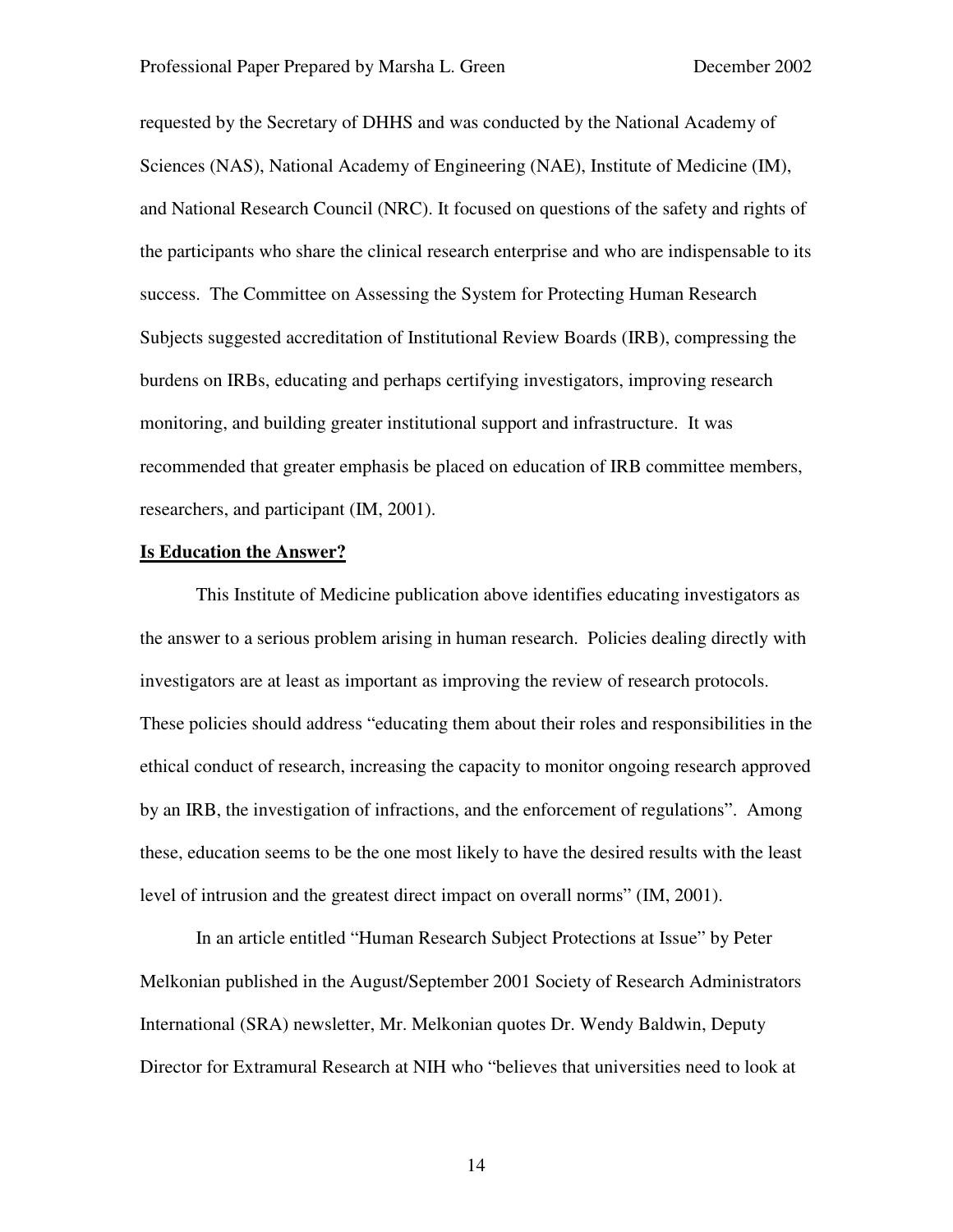how they have organized their human research subject protections" (Melkonian, 2001). It is not enough for the Federal Drug Administration (FDA) and NIH to monitor human subject protection. Universities must play an active role in the monitoring and education of researchers in the area of conflict of interest and their research subjects.

## **III. Research Question**

It is evident by the strict Federal regulations governing the protection of human subjects that a highly visible educational process must be in place to train researchers to protect human subjects. This study explored the research question of whether the increased emphasis on identified educational efforts by OPRS in 1999 to 2002 was successful in increasing the quantity of human subjects' protocols submitted by UNLV researchers during the time period studied of 1994-2002.

#### **IV. Research Design**

This human subjects' program case study explored the research question of whether the increased emphasis on identified educational efforts by OPRS in 1999 to 2002 was successful in increasing the quantity of human subjects' protocols submitted by UNLV researchers during the time period studied of 1994-2002. The research design for this project was that of a case study which involved a combination of interviews for gathering historical program administration information, data collection on protocol statistics, demographical growth statistics of UNLV faculty and students, and research funding granted to UNLV. Information about educational efforts and office history were gathered through interviews with Dr. William Schulze, Director, UNLV Office of Sponsored Programs and Brenda Durosinmi, Human Subjects Administrator, UNLV Office for the Protection of Research Subjects (OPRS). To measure the success of the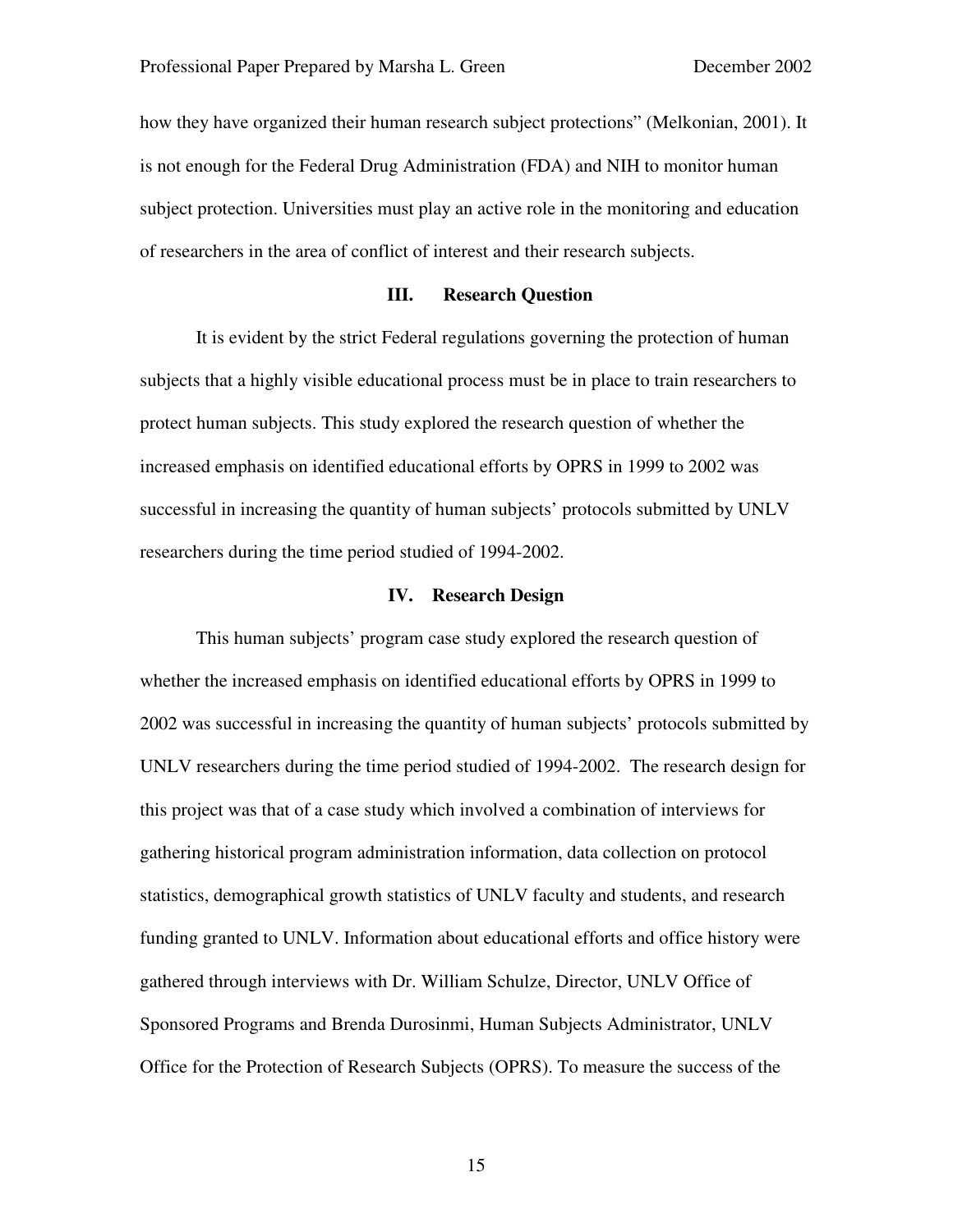program, data was collected concerning numbers of protocols, faculty, students, and grant funding information for the period 1994-2002.

An interview with William Schulze, Director of the UNLV Office of Sponsored Programs, supplied historical information as to the location and evolution of the office which has administered the human subjects' protection program during the past fifteen years. An interview with Brenda Durosimini, Human Protections Administrator, under the Office of the Vice Provost for Research assisted in outlining the educational programs that have been developed since the creation of the OPRS in 1999. Protocol submission data was collected from the OPRS records for each College for the Fall semester of each year over the period September 1994 to May 2002.

There were two causal variables that needed to be controlled during this evaluation. These two variables were studied to find if there was an outside or additional influence on the number of protocols submitted during the period studied.

- 1. The first variable concerned the effect of increased demographic growth of faculty and students at UNLV during this time period that may have influenced numbers of protocol submissions. The number of faculty and students at UNLV has increased substantially. This increase is likely to have contributed to any increase in protocols submitted. The demographical data used in this comparison were obtained from the "Selected Institutional Characteristics" publications from Fall 1994 to Fall 2001 which are compiled and published annually by the UNLV Office of Institutional Analysis and Planning.
- 2. The second variable requiring control was the increased emphasis by the Administration for UNLV faculty to increase research efforts and work towards a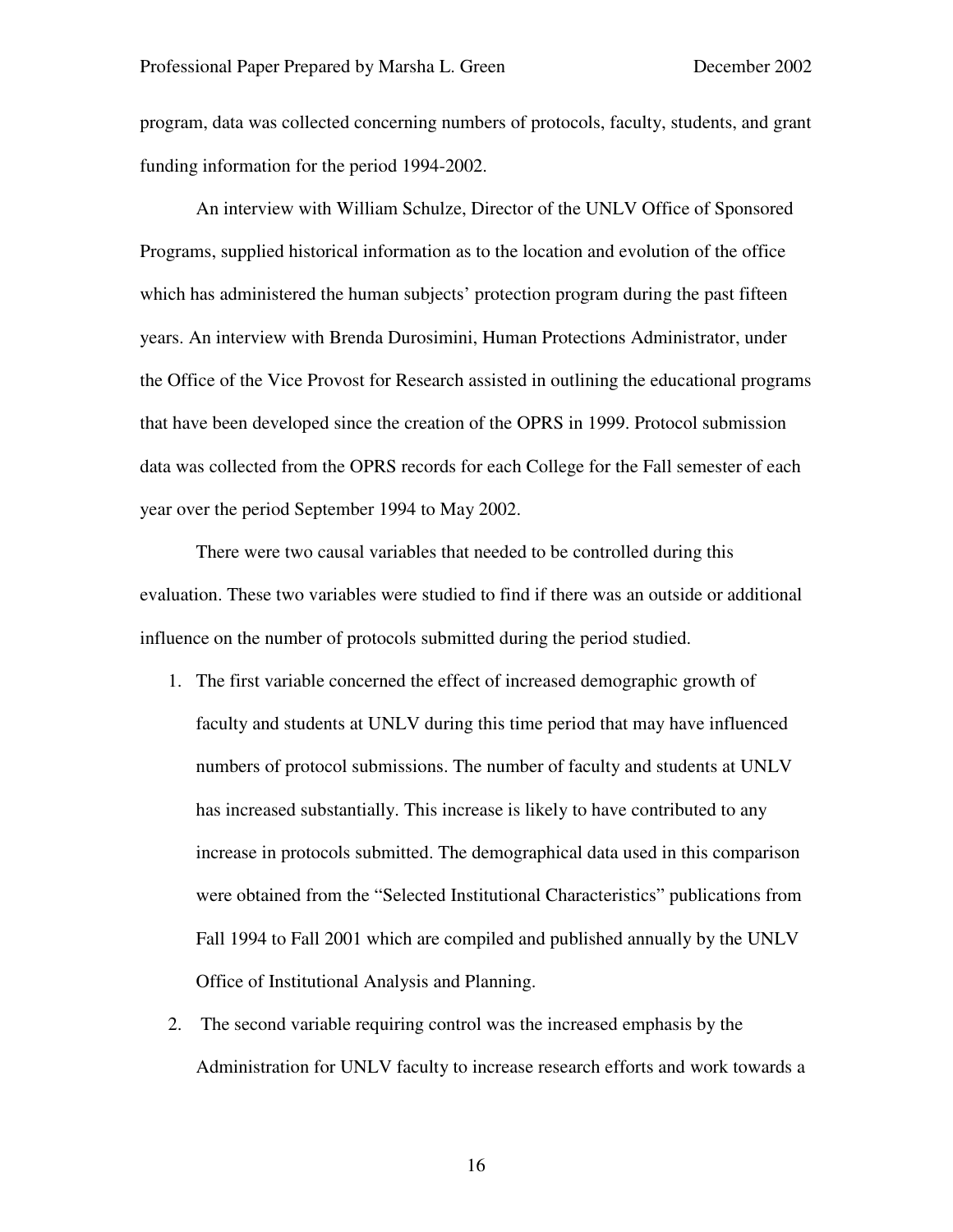higher Carnegie Research rating for the university. This variable was controlled through an analysis of the research funding received by researchers over the same time period. The President's Office through its "Strategic Plan" implemented in 1996 has placed a greater emphasis on the amount of research that should or must be conducted by faculty in their annual workload requirements. The UNLV "Strategic Plan" was reviewed for goals that required greater research effort on the part of faculty. The annual protocol submission statistical data and the two sets of data above (faculty and student numbers and research funding received) were compared and analyzed to discover whether the increased emphasis on human subjects' protection education of UNLV researchers by OPRS was the only effect on the number of protocols submitted or if the two outside variables discussed above were influencing the number of protocol submissions.

The ratio of "protocols submitted" to "actual studies involving human subjects" needed to be studied. However, the "actual number of studies involving human subjects" at UNLV is not easily gathered or measured. Therefore, the ratio of "protocols submitted" to "number of faculty and students" was used as an approximation of this measure.

#### **V. Findings**

#### **History of Human Subjects Protection and Educational Efforts at UNLV**

From its inception, the program for the protection of human subjects has always been a priority by UNLV Administration and researchers. The timeline for the "Organizational Structure and Educational Efforts" found during this study can be found in Appendix A. A discussion follows regarding the information presented.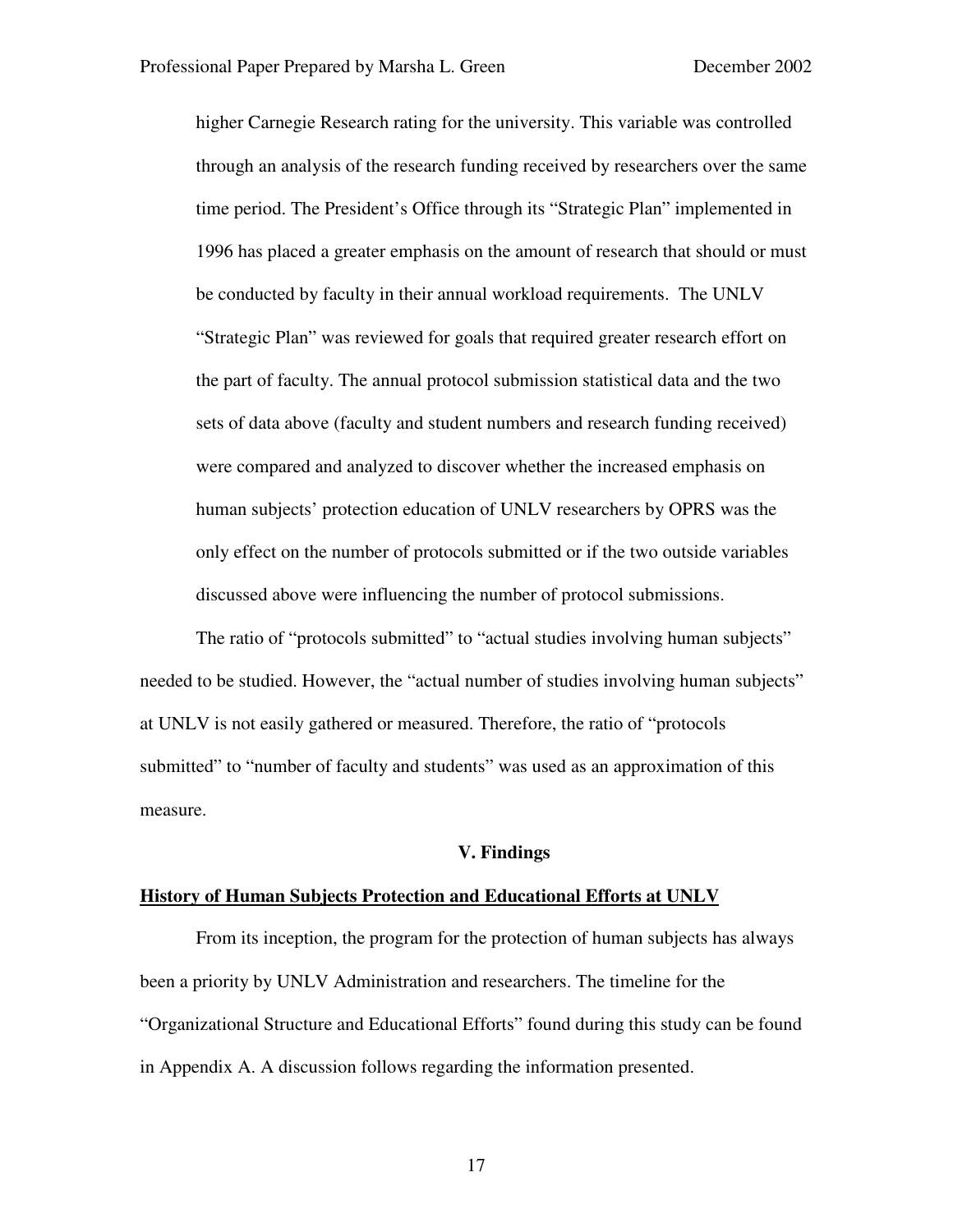In 1987 Dr. William Schulze, present Director of the Office of Sponsored Programs (OSP) at UNLV, was hired by the Graduate College as the Director of Grants and Research Development. In an interview in September 2002, Dr. Schulze stated that administration of the human subjects' protection program came under his position in 1987 and each UNLV department or college was given approval authority for approval of exempt protocols, i.e., those protocols not requiring full IRB Committee review (Schulze, 2002). No other control or administrative review was in place by the Graduate College.

In 1989 Dr. Schulze' title was changed to the Director, Office of Sponsored Programs (OSP) and his position was moved from under the Graduate College to the Office of the Vice Provost for Research. The human subjects' protection program then became centralized under OSP. All protocols were submitted for review and determination of full board, expedited, or exempt review status. If a protocol requires full review by the IRB, it is scheduled for review at a monthly Social-Behavioral or Biomedical Committee meeting review. These protocols involve special protected groups of subjects, such as children, prisoners, pregnant women, etc. If it is expedited status, three members of either committee, depending on subject area, review the protocol. These protocols may involve a more than normal risk to the subject and fall under special categories in the Federal guidelines at 45 CFR 46. Exempt status requires review and approval by the human subjects' program administrator only and does not require expedited or full board review.

Also in 1989 a Sponsored Programs Coordinator (SPC) was hired to assist Dr. Schulze with research administration responsibilities as well as administration of the human subjects program. The program duties of the SPC were to ensure compliance with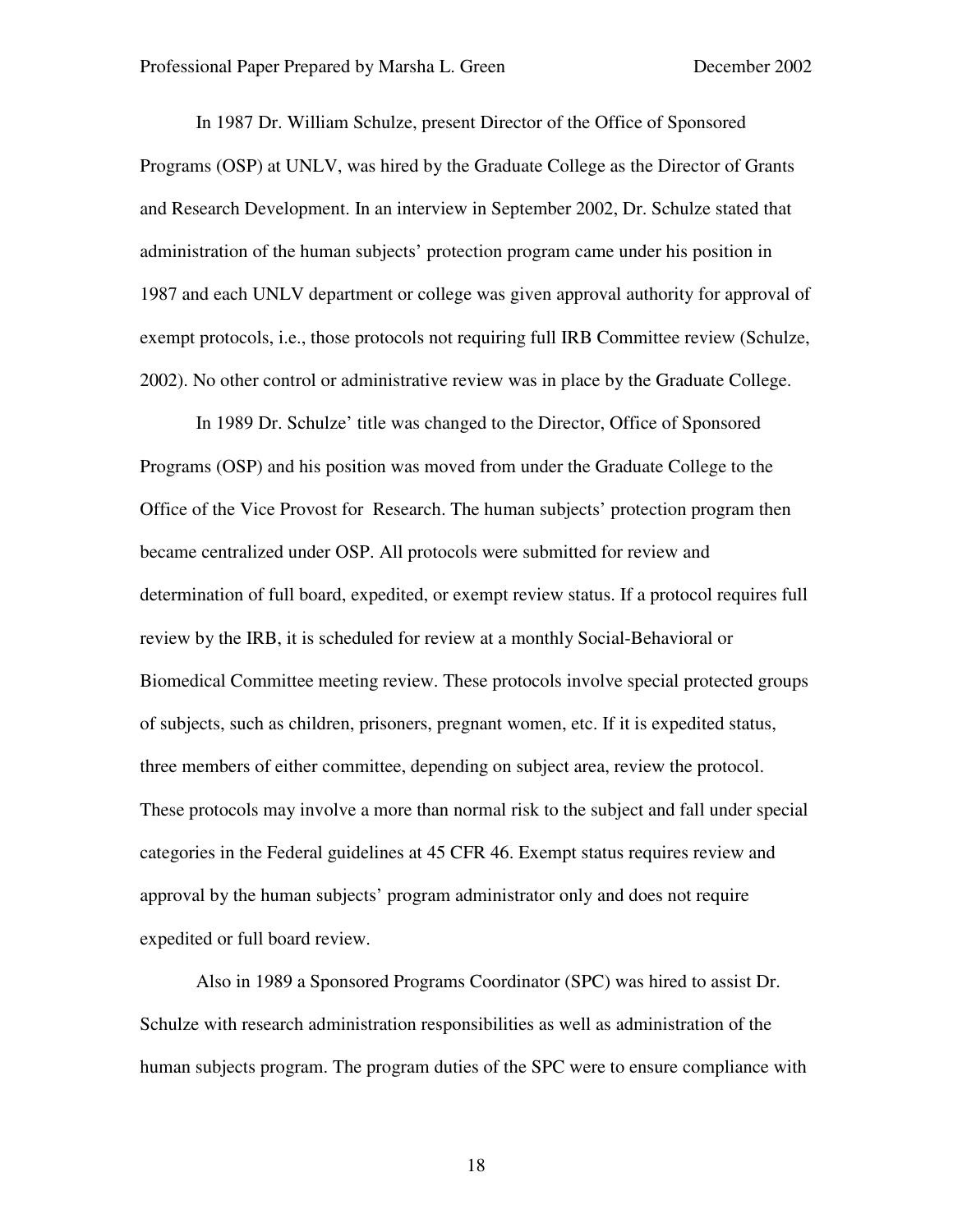DHHS regulations on protocol submission, organize IRB meetings for expedited or full protocol review, approve exempt protocols, train new researchers in human subjects' protection guidelines, and maintain protocol records and reports. These duties were a small part of the position's overall duties; therefore, the program received only "as required" attention to meet regulation requirements.

According to Dr. Schulze, in the late 1980s very little education of faculty or students was done. In the early 1990s with the addition of the SPC position, more education was offered in the form of presentations at New Student Orientations sponsored by the Graduate College and individual graduate and undergraduate level classes and occasionally to a few departments who requested the information be presented at staff meetings to faculty.

In November 1994 the individual in the SPC position was promoted to Assistant Director, OSP and a new SPC was hired and assumed the administration of the human subjects' protection program until September 1999. Because of time and budget constraints and management decisions on educational issues, there was no change in the type or amount of educational presentations offered to faculty and students in the mid-1990s. In September 1999 a new SPC was hired to assume these duties from September 1999 to December 2000.

During the years 1994-1999, all protocols submitted were reviewed by the Sponsored Programs Coordinator (SPC) who was also a voting member of the IRB. It was the SPC's responsibility for reviewing and determining "exempt" or "full board review" status of the protocols. It was her responsibility to ensure "exempt" type protocols met Federal guidelines for human subjects' protection and to approve at that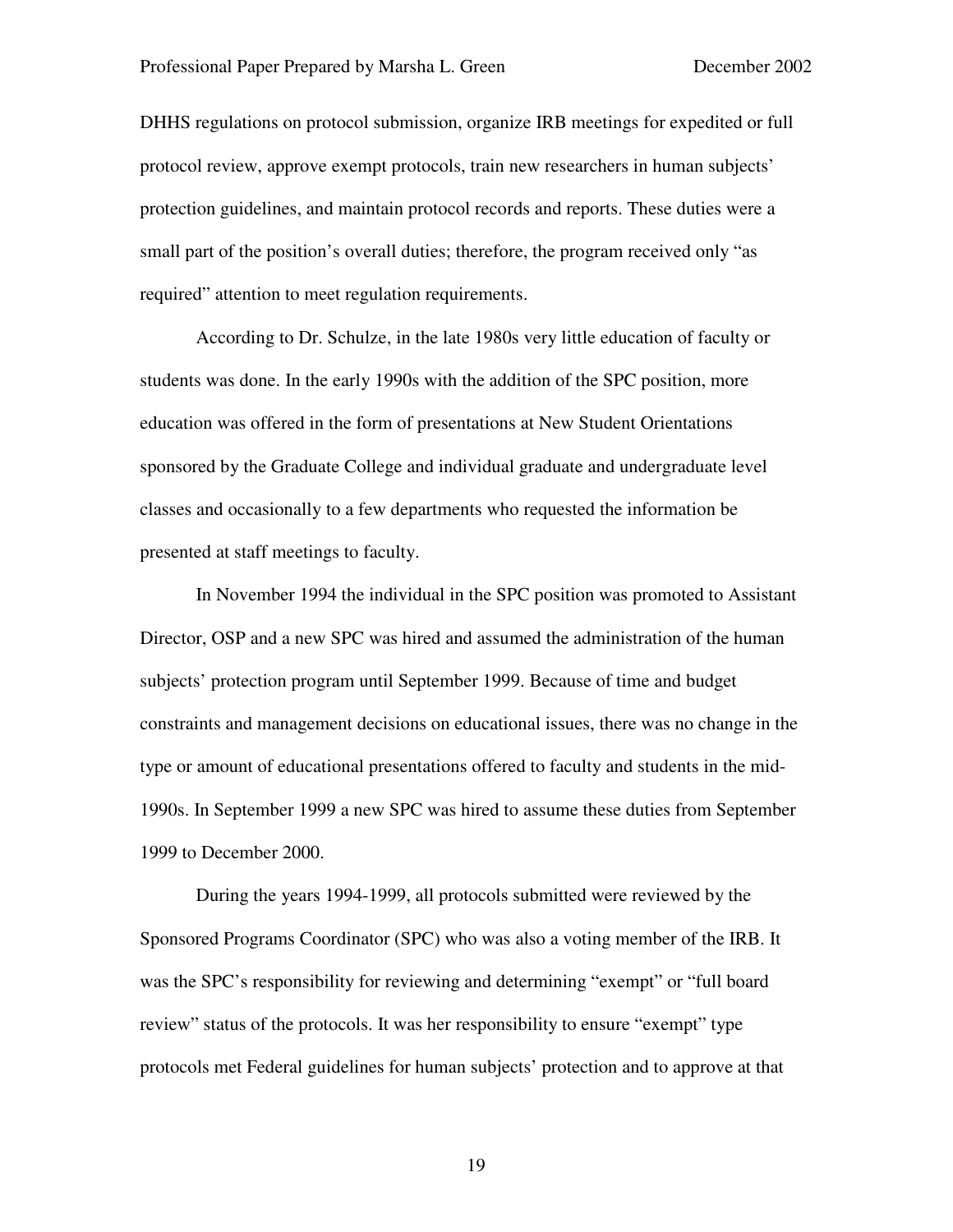#### Professional Paper Prepared by Marsha L. Green December 2002

level with no further review required. In 1999 when the OPRS was created, it was determined that the IRB Chair person needed to review "all" protocols and to also approve exempt protocols. Therefore, this caused a greater administrative workload for the Chair of the IRB and increased the administrative duties by OPRS staff. Since July 2001, protocols are considered either "expedited" (which includes the exempt and expedited categories) or require "full board" review. According to Brenda Durosinmi, Human Subjects Administrator, in 2001 OPRS undertook the task of "developing an ongoing plan of education and training and to develop the necessary tools to ensure a seamless communication process with faculty and student researchers." It was during this time period that the application for a separate Federal-wide Assurance (FWA) for UNLV was submitted to OHRP for approval. Approval was received in Spring 2002.

According to Dr. Schulze, a representative from the DHHS Office of Human Research Protection (OHRP) visited UNLV in November 1999 as part of a nationwide audit of higher educational institutions in the U.S. The representative determined that there was a conflict of interest in OSP handling development and submission of proposals for funding and at the same time administering the human subjects' program. Because OSP is responsible for the oversight and submittal of research proposals to numerous governmental and private sources for funding and responsible for the administration of funded projects by UNLV researchers, a separate office was needed for administration of the human subjects' protection program. Dr. Schulze stated in his interview that "more education of researchers is being emphasized because of the fact that OHRP has become an independent agency and restructured the whole compliance area and because of the now required Federal-wide Assurance provisions affecting all government agencies."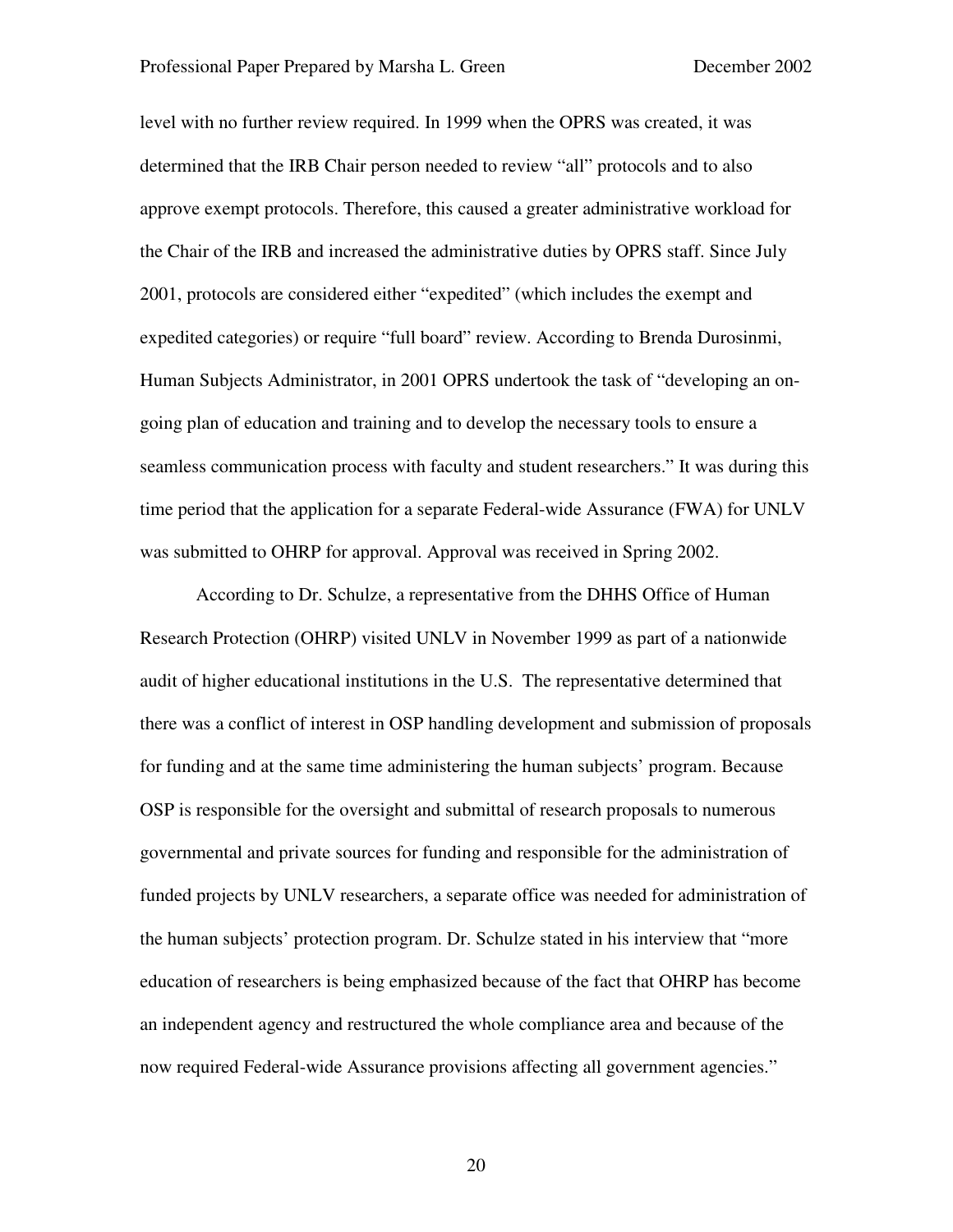Federal policy requires each entity utilizing human subjects in research to enter into a binding commitment to minimum standards for the protection of human subjects BEFORE research begins. An Assurance is needed whenever faculty, staff, or students (1) intervene or interact with living individuals for research purposes or (2) obtain, release, or access individually identifiable private information for research purposes. In 1987 UNLV received approval for its program under a Multiple Program Assurance of Compliance (MPA) (#M1164) with DHHS (http://ohrp.osophs.dhhs.gov/irbasur.htm). The MPA was under an umbrella agreement for all of the University and Community College System of Nevada (UCCSN) with administration by the University of Nevada, Reno. The MPA was jointly held with the Department of Veterans Affairs, Lougaris Medical Center and Sierra Biomedical Research Corporation (FYI newsletter, July 2002). Under the terms of the MPA, all research involving human subjects must be reviewed for compliance to 45 CFR 46 prior to application for Federal funding or the initiation of the project. UNLV expanded this requirement to all research involving human subjects conducted by faculty or students whether government funded or not. The approved DHHS MPA for UCCSN required that UNLV follow the 45 CFR 46 Federal guidelines and that two Institutional Review Boards (IRB) – the Social/Behavioral Sciences IRB and the Biomedical Sciences IRB – be created. In 1999 new Federal regulations required that each legally separate entity which engages in federally supported human subject research must acquire its own Assurance. In June 2002 UNLV received its individual Federal-wide Assurance (FWA) as a separate entity from the UCCSN MPA (O.R., "FYI", July 2002).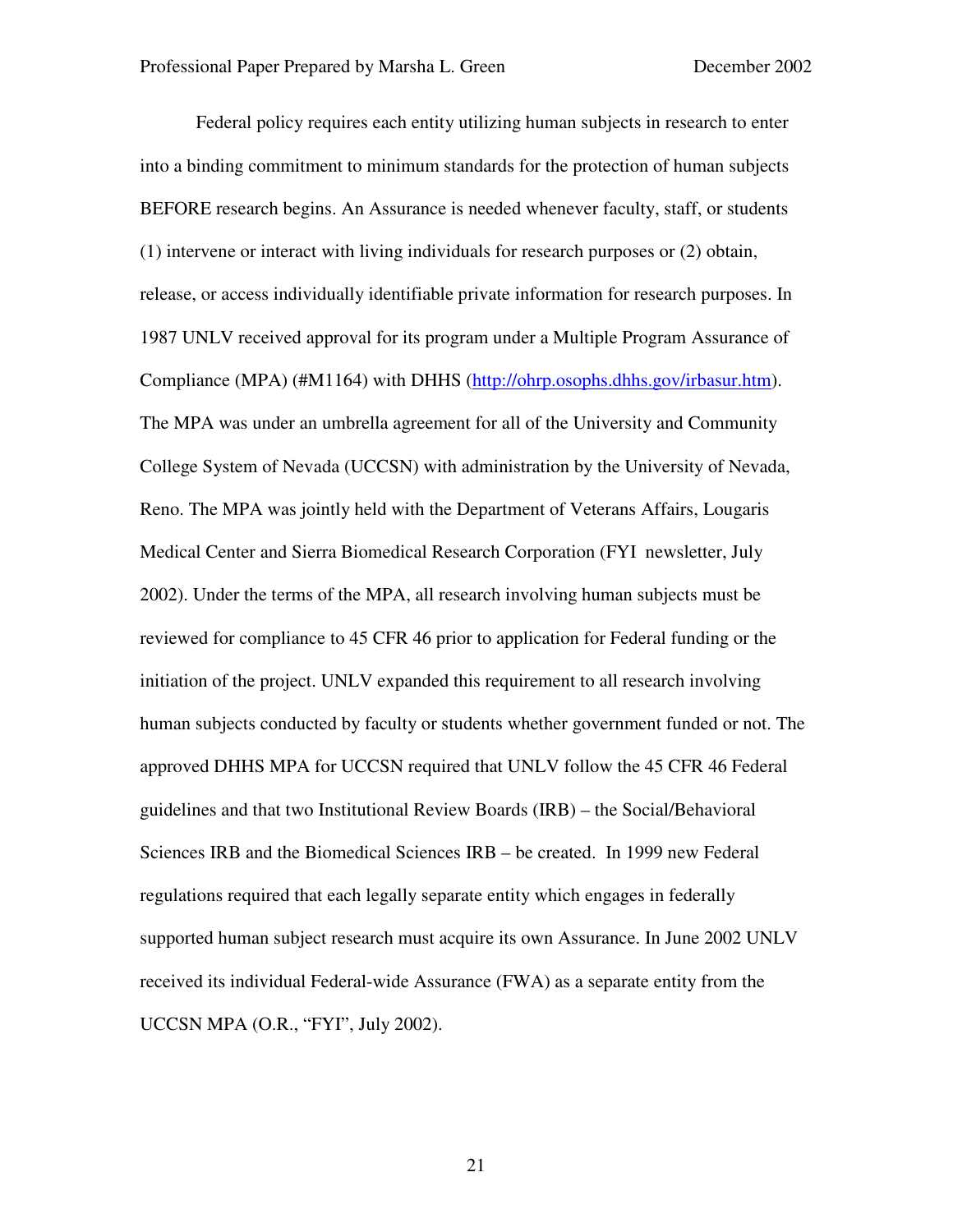In January 2000 the Office for the Protection of Research Subjects (OPRS) was created under the Office of Research and a Graduate Assistant was hired to handle the program as a unit separate from OSP. In July 2001 Ms. Brenda Durosimni was hired as the Human Protections Administrator, a full-time professional staff member, to administer the program. In addition a part-time professional staff assistant was hired to assist her.

OPRS serves as the clearinghouse for all information and actions necessary for institutional compliance with these Federal requirements (UNLV OPRS, (http://www.unlv.edu/Research/hsindex.html). This office is also responsible for the educational program for ensuring all individuals conducting research at UNLV are given every opportunity to learn the correct procedures and regulations governing their use of human subjects in their research.

In an interview with Ms. Durosinmi in September 2002, she stated that several goals were accomplished during her first year as Administrator from July 2001 to May 2002 (see Table 1 above). Ms. Durosinmi stated that "Investigators are informing the participant more in the way of informed consent and display a better understanding of the compliance issues faced by institutions, faculty, and students. A new culture of compliance has been adopted by researchers as a result of training as directed by OPRS."

The problem area of a more comprehensive training plan has been addressed by the new Collaborative IRB Training Initiative (CITI) training components coming in January 2003. The CITI includes 13 parts each focused on a different aspect of bio-ethics and human subjects' research. Each part, developed by experts in the "IRB community" has an associated quiz. The software maintained at the University of Miami, compiles the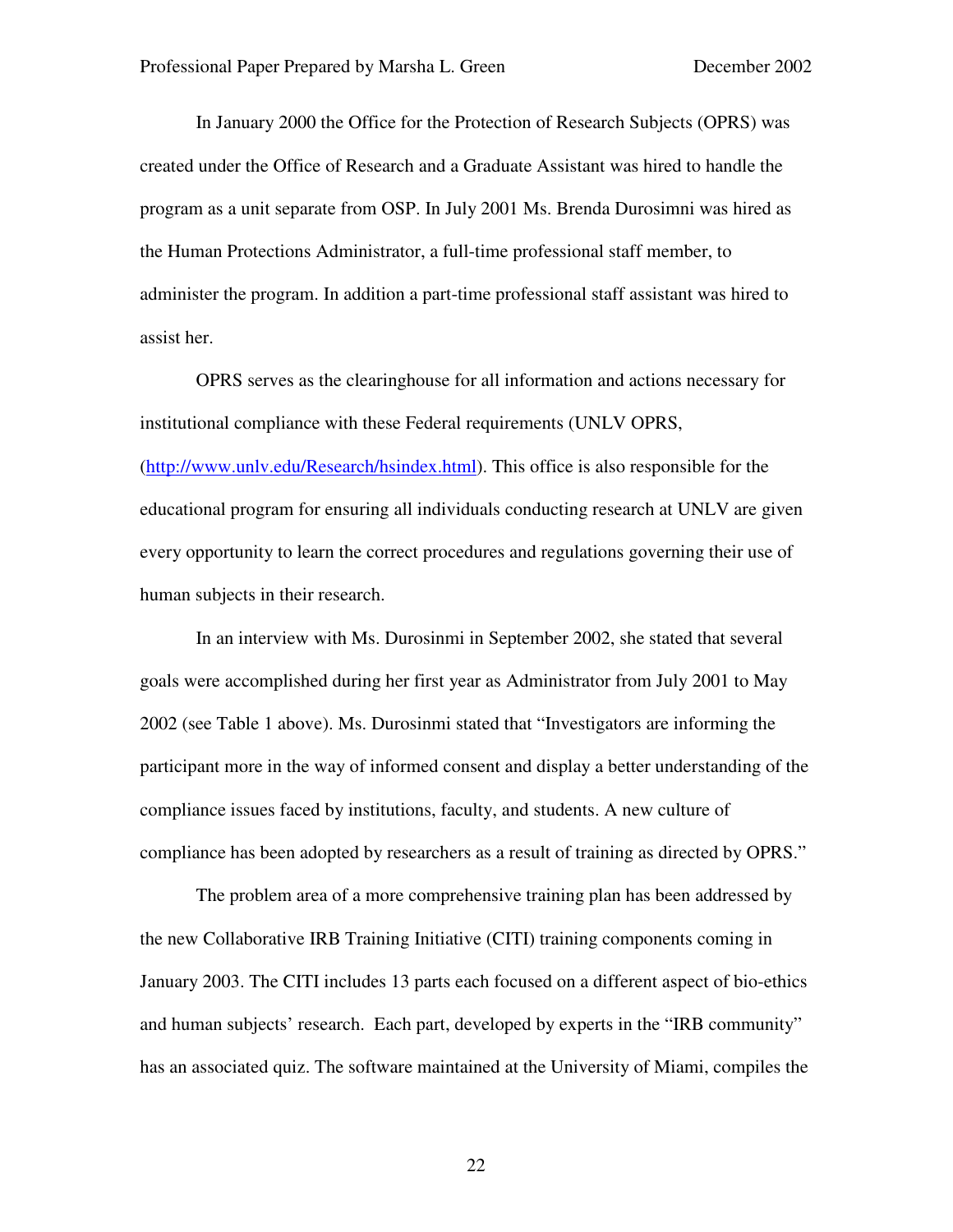#### Professional Paper Prepared by Marsha L. Green December 2002

quiz scores. The institution specific training data is forwarded to the respective administrator at the participating institutions on a regular basis. The institution can decide what score is sufficient to pass the course. The individual institution will also distribute certificates or letters of completion based on the predetermined level of achievement. This will replace the NIH certification program in place at present.

Ms. Durosinmi also stated that the new OPRS web site due for completion in December 2002 will offer additional support and assistance to researchers to include new forms, links to additional research sites and information, protocol status database, and an array of useful information for the researcher. She stated "the goal is to accommodate the researcher to insure protection for human subjects and assist them to comply with federal compliance statutes and university policy." Future education and training is being discussed and planned by OPRS. In the next few years expected research from the School of Dentistry and the Biotechnical Center will increase protocol preview numbers for OPRS and the IRB. According to Ms. Durosinmi, additional education and training for those researchers involved in these educational areas will be implemented in the future to meet this demand. Electronic protocol status tracking is being developed to allow researchers to check status of protocols on the OPRS web page

#### (http://www.unlv.edu/Research/OPRS).

In reviewing the history of the human subjects' protection program and the educational efforts at UNLV, one can see that the level of education effort went through a period of expanded effort in July 2000 with the creation of the OPRS and hiring of the Human Protections Administrator. If these efforts are successful, you would expect to see an increase in protocol submission after the increased educational efforts by OPRS began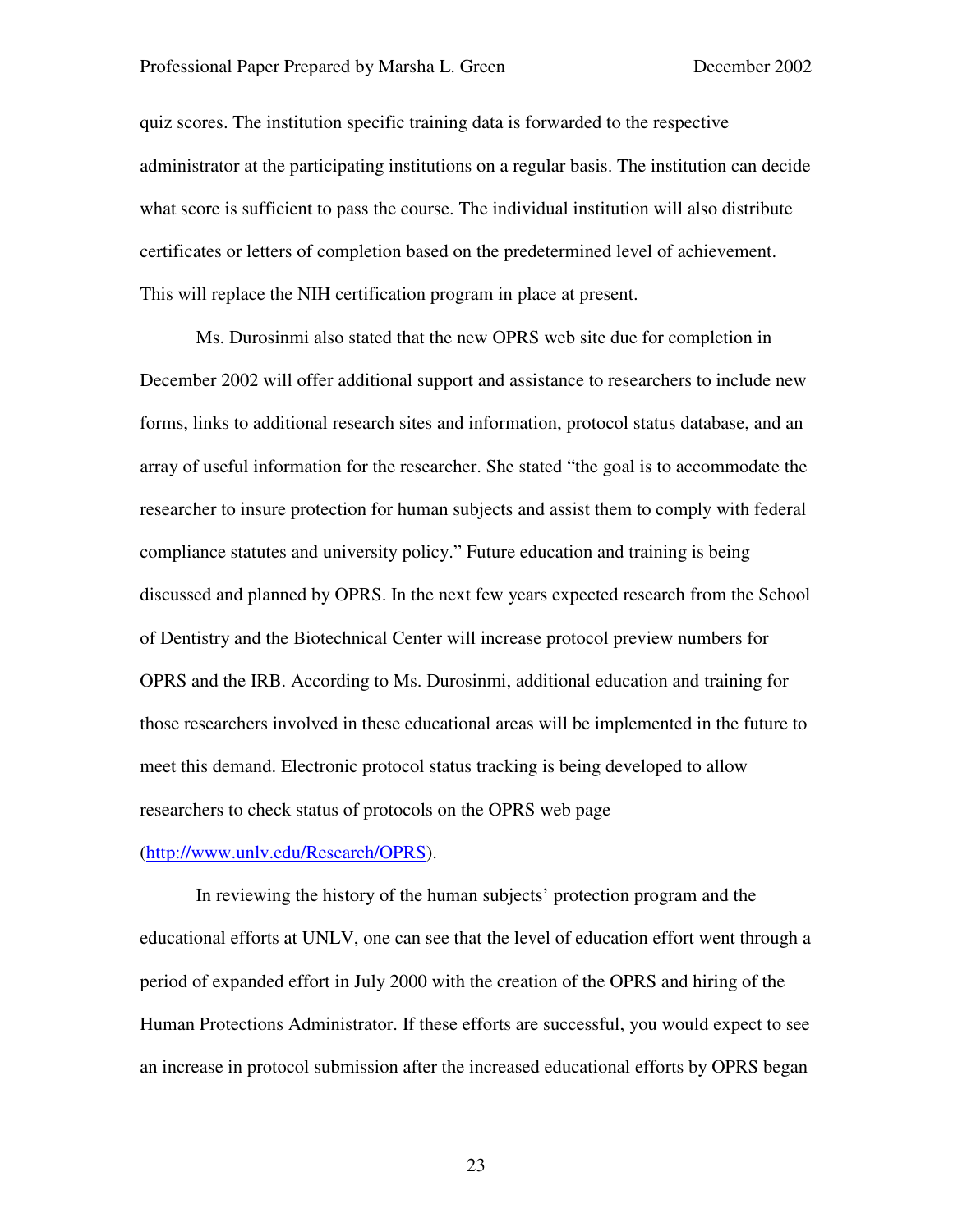in July 2000. The information presented below regarding faculty and student protocol submissions is an attempt to ascertain whether these efforts have worked.

#### **Patterns of Submissions**

Table 1 below includes the "Protocol Submission Data (May of Calendar Year - Annual Totals) for All Protocols" gathered from OPRS records. Figure A below displays that data in graph format, "Human Subject Protocol Submissions Percentage Change Over Base Year 1994 (1994-2002)". Annual reports for submissions are from May 1 to April  $30<sup>th</sup>$  of the next calendar year.

Figure A clearly demonstrates that the growth of the number of human subject protocol submissions has grown at a dramatic rate from 150 protocol submissions in the 1994-1995 academic year to 372 submissions in the 2001-2002 academic year or a 148% overall increase in protocol submissions. One can see a fairly large percentage increase in protocol submissions from spring semester ending 1994 to spring semester ending 1998 with an increase of 63.3 percentage points over that three-year period. However, the largest jump is from spring semester ending 1999 to spring semester ending 2002 from 66.0% to 148.0% or an increase of 82 percentage points. Another rapid increase can be seen in 2000-01 to 2001-02 with 54.7 percentage points. This last increase suggests that the OPRS' concerted educational efforts may have had an effect on protocol submissions by researchers. However, two other factors – demographic growth in faculty and students and increased emphasis on research by the Administration – may have had some role in the increase in protocol submissions. These factors are examined in the next section.

| Table 1 - Protocol Data (May of Calendar Year - annual totals) - All Protocols |       |             |             |             |             |             |                 |                 |
|--------------------------------------------------------------------------------|-------|-------------|-------------|-------------|-------------|-------------|-----------------|-----------------|
| Social/Behavioral Board                                                        | 94-95 | 95-96<br>40 | 96-97<br>46 | 97-98<br>25 | 98-99<br>47 | 99-00<br>22 | $00 - 01$<br>53 | $01 - 02$<br>91 |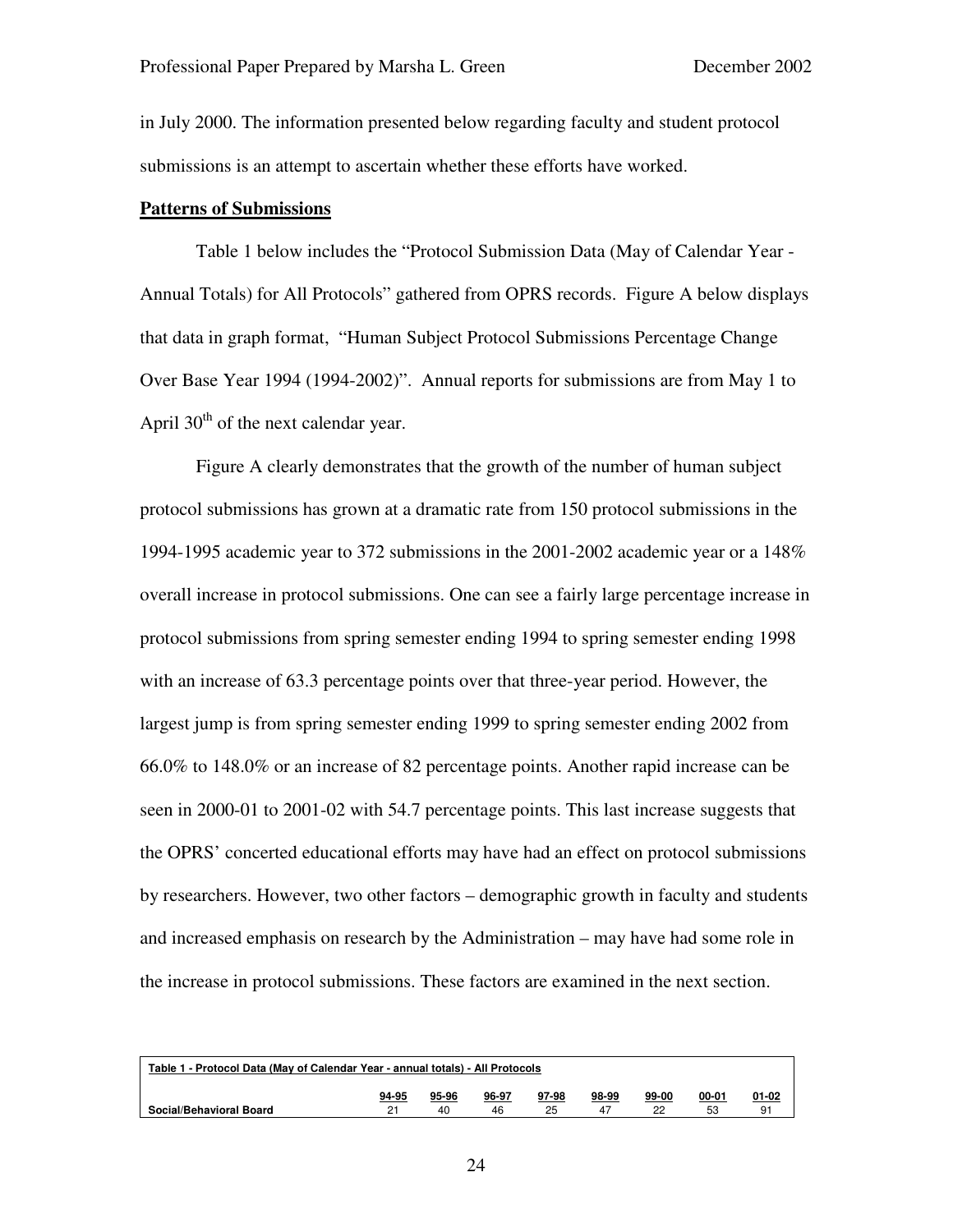| <b>Biomedical Board</b>               | 12       | 3       | 5      | $\overline{7}$ | $\overline{7}$ | 18     | 23        | 43     |
|---------------------------------------|----------|---------|--------|----------------|----------------|--------|-----------|--------|
|                                       |          |         |        |                |                |        |           |        |
| Social/Behavioral Expedited           | 117      | 137     | 173    | 208            | 185            | 220    | 209       | 206    |
| <b>Biomedical Expedited</b>           | $\Omega$ | 1       | 4      | 5              | 10             | 5      | 5         | 32     |
|                                       |          |         |        |                |                |        |           |        |
| <b>Total Protocols</b>                | 150      | 181     | 228    | 245            | 249            | 265    | 290       | 372    |
|                                       |          | 31      | 78     | 95             | 99             | 115    | 140       | 222    |
| Protocol % Incr(base yr 94-95)        | $0.0\%$  | 20.7%   | 52.0%  | 63.3%          | 66.0%          | 76.7%  | 93.3%     | 148.0% |
| Table 1. continued                    | 94-95    | 95-96   | 96-97  | 97-98          | 98-99          | 99-00  | $00 - 01$ | 01-02  |
| <b>All Social/Behavioral</b>          | 138      | 177     | 219    | 233            | 232            | 242    | 262       | 297    |
| <b>All Biomedical</b>                 | 12       | 4       | 9      | 12             | 17             | 23     | 28        | 75     |
| <b>Total Protocols</b>                | 150      | 181     | 228    | 245            | 249            | 265    | 290       | 372    |
| Number Increase over base yr '94      | 0        | 31      | 78     | 95             | 99             | 115    | 140       | 222    |
| % Protocol # Incr over base yr '94    |          | 20.7%   | 52.0%  | 63.3%          | 66.0%          | 76.7%  | 93.3%     | 148.0% |
| Percentage Social/Behavioral          | 92.0%    | 97.8%   | 96.1%  | 95.1%          | 93.2%          | 91.3%  | 90.3%     | 79.8%  |
| <b>Percentage Biomedical</b>          | 8.0%     | 2.2%    | 3.9%   | 4.9%           | 6.8%           | 8.7%   | 9.7%      | 20.2%  |
| <b>Faculty Submissions</b>            | 34       | 69      | 89     | 73             | 91             | 121    | 144       | 240    |
| <b>Student Submissions</b>            | 116      | 112     | 139    | 172            | 158            | 144    | 146       | 132    |
| <b>Total Protocols</b>                | 150      | 181     | 228    | 245            | 249            | 265    | 290       | 372    |
| <b>Number Faculty Increase</b>        |          | 35      | 55     | 39             | 57             | 87     | 110       | 206    |
| % Faculty Increase over base yr '94   |          | 102.9%  | 161.8% | 114.7%         | 167.6%         | 255.9% | 323.5%    | 605.9% |
| <b>Number Student Increase</b>        |          | -4      | 23     | 56             | 42             | 28     | 30        | 16     |
| % Student Increase over base yr '94   |          | $-3.4%$ | 19.8%  | 48.3%          | 36.2%          | 24.1%  | 25.9%     | 13.8%  |
| <b>Percentage Faculty Submissions</b> | 22.7%    | 38.1%   | 39.0%  | 29.8%          | 36.5%          | 45.7%  | 49.7%     | 64.5%  |
| <b>Percentage Student Submissions</b> | 77.3%    | 61.9%   | 61.0%  | 70.2%          | 63.5%          | 54.3%  | 50.3%     | 35.5%  |



**Demographic Growth at UNLV**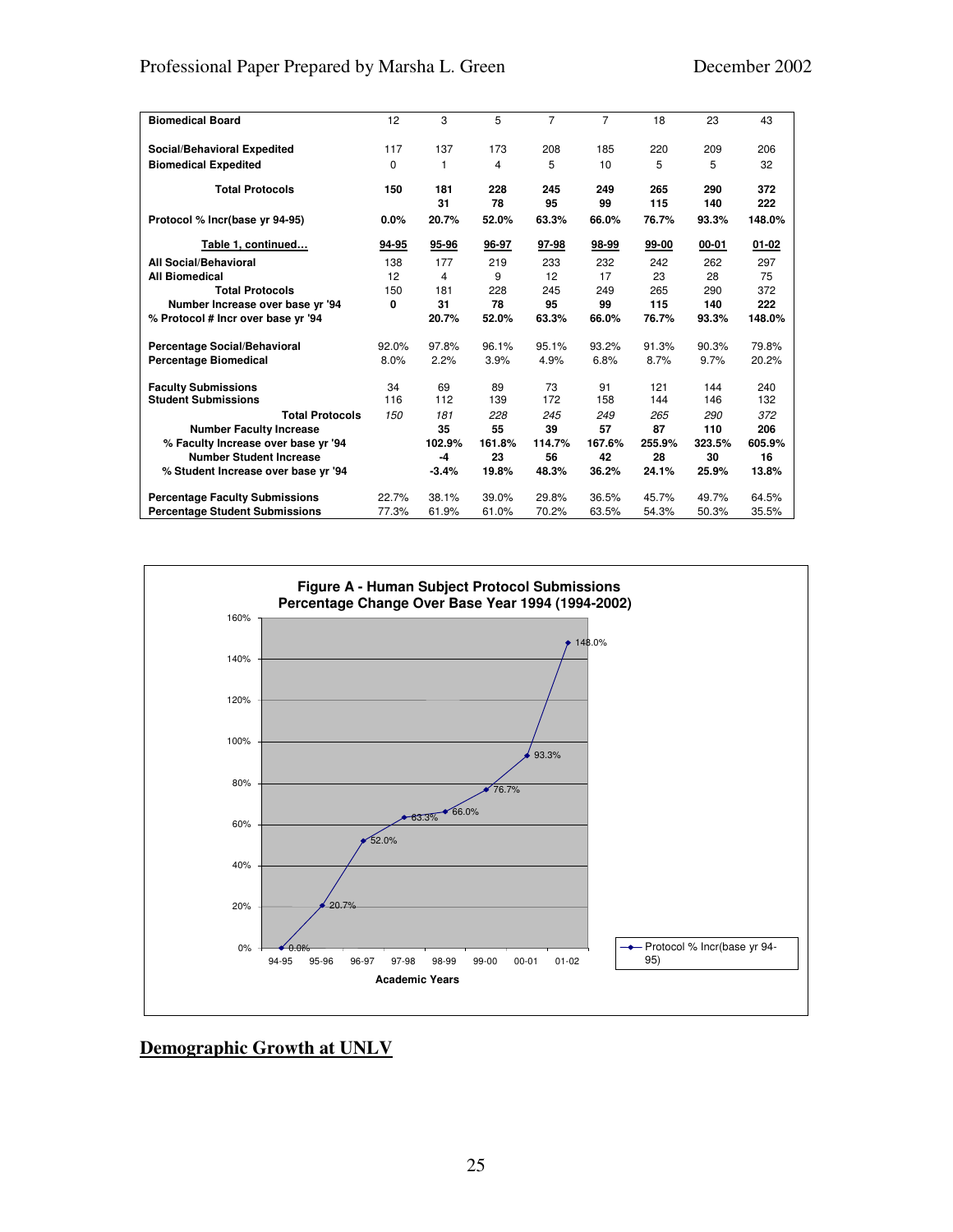UNLV has seen unprecedented growth in numbers of students attending classes and in the numbers of faculty and staff employed by the State of Nevada in the past ten to twelve years. Initially a comparison of the time period 1990-2002 was to be utilized for this study. However, while visiting OPRS to collect protocol submission data, it was found that information for the earlier years of 1990-1994 were no longer available. Therefore, the period of time covered for this comparison is the academic year beginning Fall1994 and ending June 2002.

Figure B, entitled "Percentage Growth Change of Faculty Over Base Year 1994 (1994-2001)", shows the gradual and sometimes dramatic increase of faculty growth at UNLV. Faculty numbers increased 18.2% from the base year of Fall1994 to Fall 2002.



 Figure C, entitled "Student Data – All Students (by Undergraduate and Graduate Majors) Percentage Change Over Base Year 1994 (1994-2001)". From base year 1994 there was a decrease of .5% to 1995 and then a continual increase between 1995 and 1996 reaching 20.5% growth in 1999 over the base year 1994. In 2000 UNLV saw a decline in student population of approximately 3.5% from 1999 but then jumped back up in 2001 for an overall increase of 21.4% over 1994.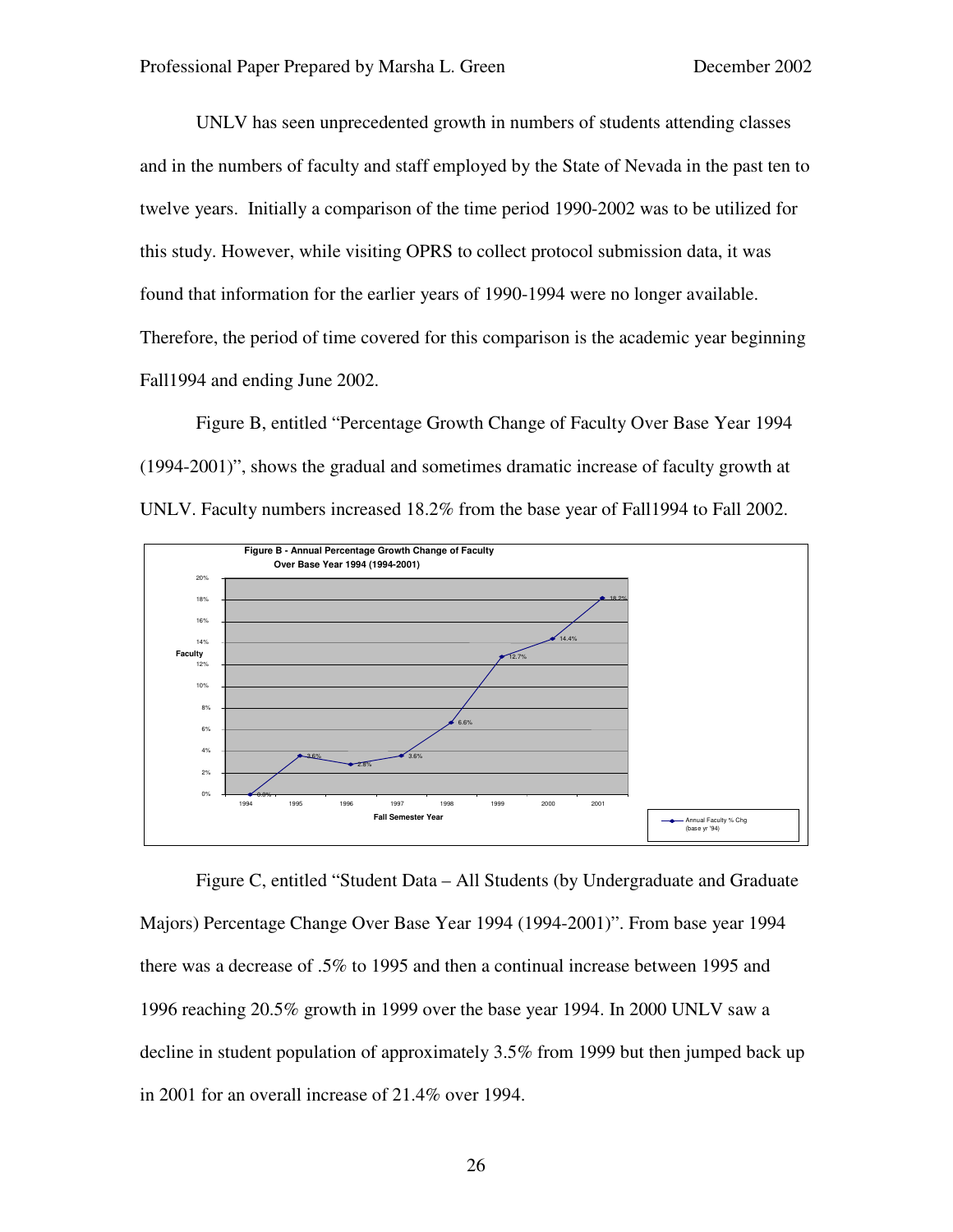

To control for the impact of faculty growth, a ratio of the number of faculty proposals to number of faculty was calculated. A comparable ratio was created for student protocols. Figure D displays the results. This data indicates that the increase of faculty submission has grown at a much greater rate (33%) than the student submissions  $(0.6\%)$  and total combined submissions  $(1.5\%)$ . This tells us that some variable is clearly affecting the protocol submission rate of *faculty* in the overall period of 1994-2002. Moreover, there is a striking increase from school year 00-01 to 01-02. These data suggest that the growth in faculty is not responsible for all of the growth in protocol submissions. Further, the substantial increase after the school year 00-01 suggests that the educational efforts may have had some impact.

The ratios of student protocol submissions to student numbers held steady since 1994 showing a small decrease overall. The ratio of student and faculty numbers of total protocol submissions to numbers of students and faculty shows a very gradual increase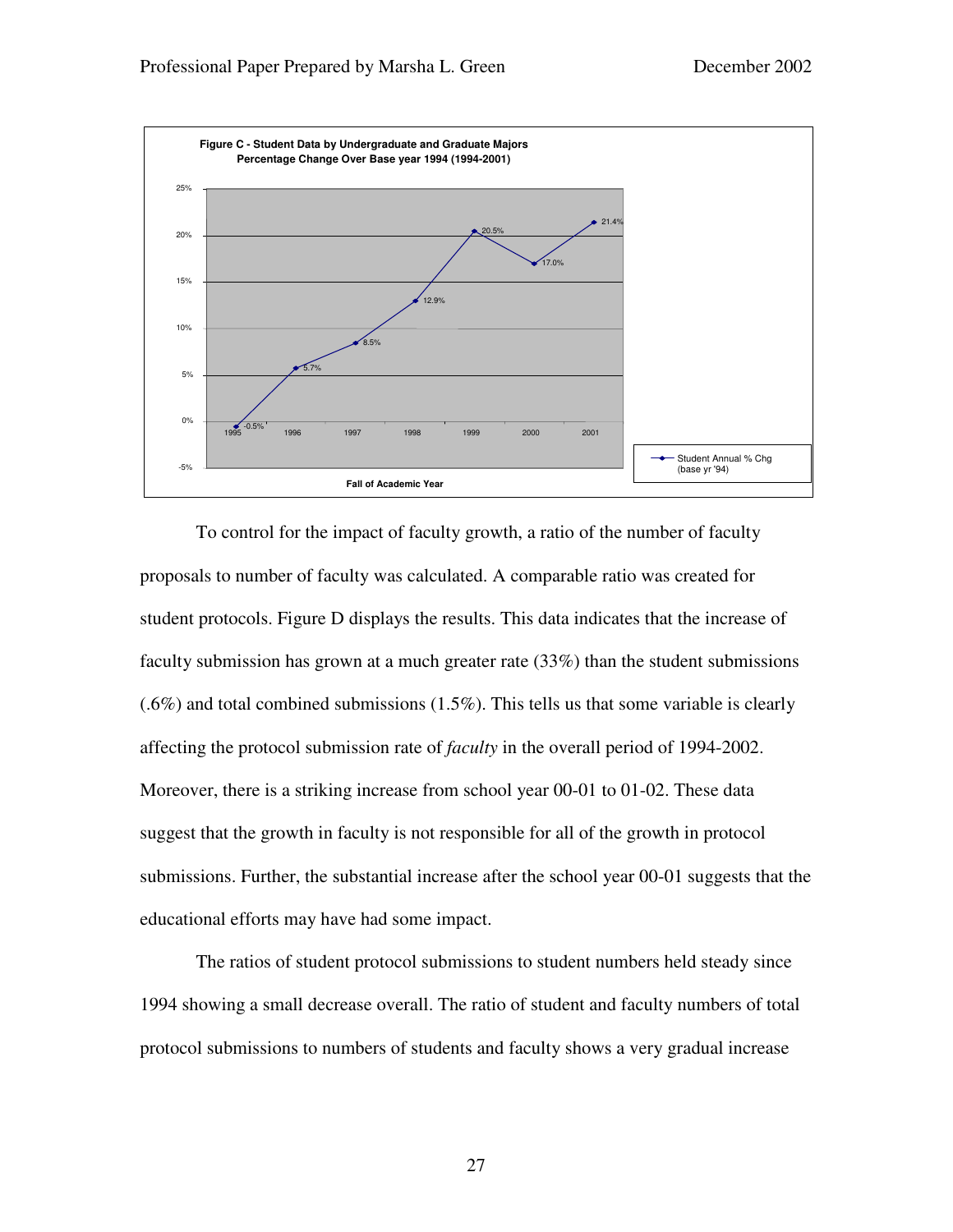**Figure D - Student/Protocol and Faculty/Protocol Ratios Academic Years 1994-2002** 36% 33% 33.3% 30% 27% 24% **Ratio Recentage Ratio Percentage** 21% 20.9% 18% 17.9% 15% 14.7%  $\frac{1}{14.49}$ 12% 11.9%  $\frac{2}{11.3%}$ 9% 6% 5.8% 3% Ratio Protocols/Faculty  $0.8\%$  0.8% 0.8% 0.8% 0.7% 0.8% 0.8% 0.7% 1.5% Ratio Protocols/Students 0% 94-95 95-96 96-97 97-98 98-99 99-00 00-01 01-02 Ratio Protocols/Faculty & **Fall of Academic Year** Students

university-wide in protocol submissions over 1994.

Table 2 shows the statistical data that generated Figure D above.

| Table 2- Ratio of Protocol Submissions to Faculty and Students (1994 to 2001) |        |        |        |        |        |        |        |        |
|-------------------------------------------------------------------------------|--------|--------|--------|--------|--------|--------|--------|--------|
|                                                                               | 94-95  | 95-96  | 96-97  | 97-98  | 98-99  | 99-00  | 00-01  | 01-02  |
| Protocols Submitted by Students                                               | 116    | 112    | 139    | 172    | 158    | 144    | 146    | 132    |
| Number of Students                                                            | 18.554 | 18.456 | 19.683 | 20.272 | 21.312 | 23.337 | 22.342 | 23,618 |
| <b>Ratio Protocols/Students</b>                                               | 0.63%  | 0.61%  | 0.71%  | 0.85%  | 0.74%  | 0.62%  | 0.65%  | 0.56%  |
| Protocols Submitted by Faculty                                                | 34     | 69     | 89     | 73     | 91     | 121    | 144    | 240    |
| Number of Faculty                                                             | 590    | 612    | 607    | 612    | 632    | 676    | 689    | 721    |
| <b>Ratio Protocols/Faculty</b>                                                | 5.76%  | 11.27% | 14.66% | 11.93% | 14.40% | 17.90% | 20.90% | 33.29% |
| <b>Total Protocols Submitted</b>                                              | 150    | 181    | 228    | 245    | 249    | 265    | 290    | 372    |
| <b>Total Students and Faculty</b>                                             | 19.144 | 19.068 | 20.290 | 20.884 | 21.944 | 24.013 | 23.031 | 24,339 |
| <b>Ratio Protocols/Faculty &amp; Students</b>                                 | 0.78%  | 0.95%  | 1.12%  | 1.17%  | 1.13%  | 1.10%  | 1.26%  | 1.53%  |

## **Institutional Emphasis on Research**

A second variable that may be responsible for the increase in faculty submissions is the recent growing emphasis placed on research within the University. The hiring of President Carol Harter as President of UNLV in 1995 and the formulation and implementation of the UNLV Strategic Plan in 1996 with its greater emphasis on faculty research offers another change indicator that may have affected the submission rate of human subject protocols for research. The Strategic Plan and the University's Mission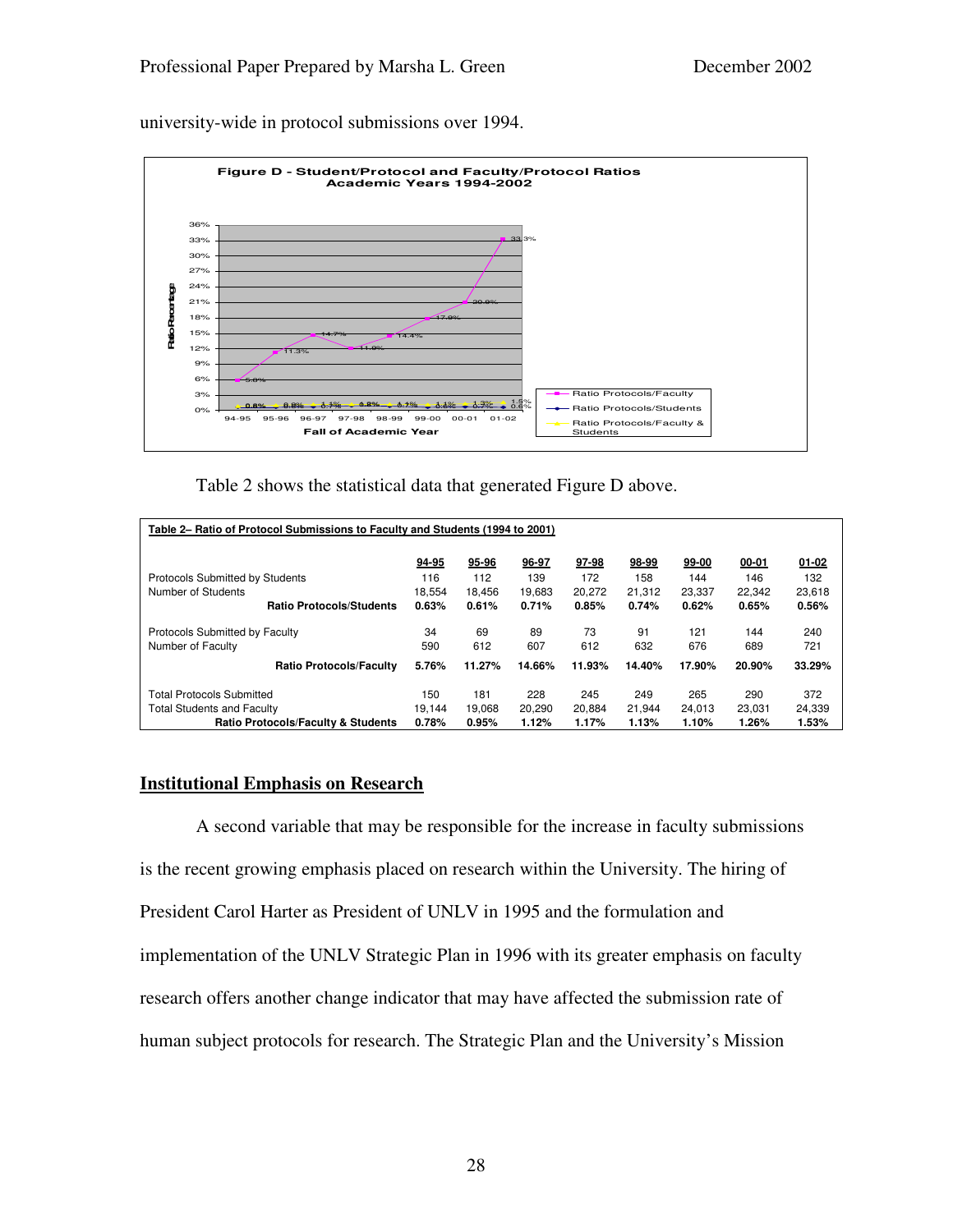Statement both speak to a greater importance of increasing research on campus. This factor could also account for the increase in protocol submissions.

The dream of UNLV becoming known as a "premier research university" is clearly becoming a reality if one looks at the growth in funding received by UNLV faculty. One of the goals set forth in the Strategic Plan was for "research, creative activity and the development of community-based partnerships". The major increases in funding over the past five years indicate that researchers are searching all avenues of funding opportunities to assist them in their research and to meet the goals of the University's Strategic Plan. In 2000 the Carnegie category criteria were changed and UNLV was categorized as "Research/Doctoral – Extensive". There is only one category higher which requires that a university have a minimum of 50 graduate degree programs offered to its students. As part of Goal #4 of the University's strategic plan (Grow Selectively, Serve the Region, and Achieve Distinction), UNLV hopes to accomplish that higher goal by 2010 (http://www.unlv.edu/pubs/planning/goals.html).

Without using regression or other more sophisticated analytical techniques, investigation of this factor can be at best suggestive. Here, an attempt is made to provide a rough indicator of the impact of this emphasis using data about the timing of the change in emphasis and the growth in research funding awards.

Funded awards for research, i.e., grants and contracts from private, local, state, and Federal government and financial aid to students, have grown at a phenomenal rate at UNLV over the past 10+ years. Figure E, "Total Research Funding 1994-2001", and Figure F, "Total Research Funding Percentage Change Over Base year 1994-1995", displays that growth. Information regarding funded awards was extracted from the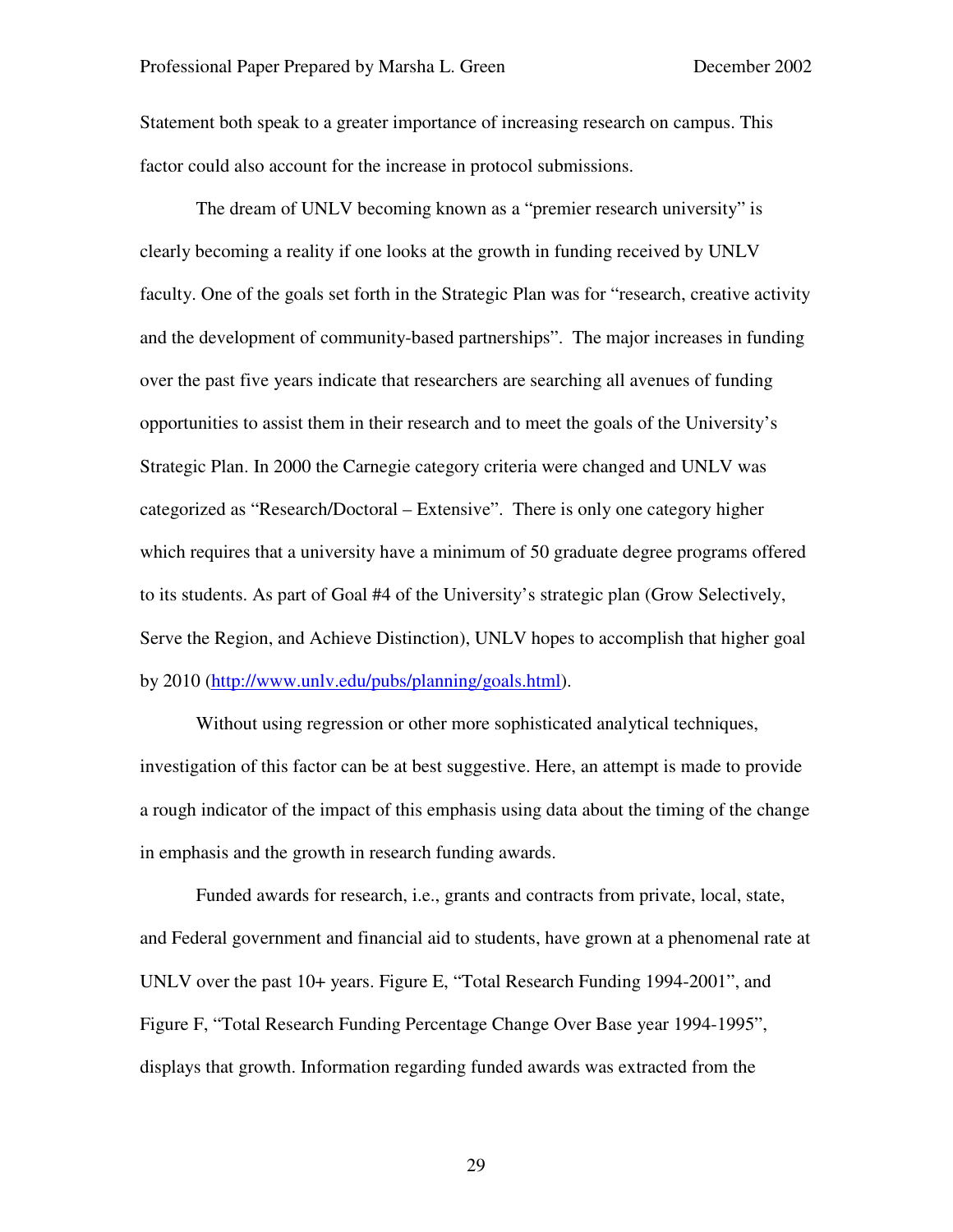#### Professional Paper Prepared by Marsha L. Green December 2002

"Selected Institutional Characteristics" publications from Fall1994 to Fall 2001 which are compiled and published annually by the Office of Institutional Analysis and Planning, UNLV. Between 1995 and 1998, the funding level was only 5.9%, 2.1%, and 4.6% increases respectively over base year 1994-1995. Then in the 1998-02 fiscal years funding rose dramatically by 102.2% over base year 1990. It was during this period that the Colleges of Engineering and Urban Affairs received increased numbers of awards and the Office of Student Services received a greater funding amount for student financial aid. Evaluating the departments directly receiving research funding which involves human subjects would require a more in-depth investigation than time allowed for this study. Therefore, total research funding received was used for the basis of this evaluation.

Figures concerning growth in research awards suggest that this emphasis resulted in increased research activity.

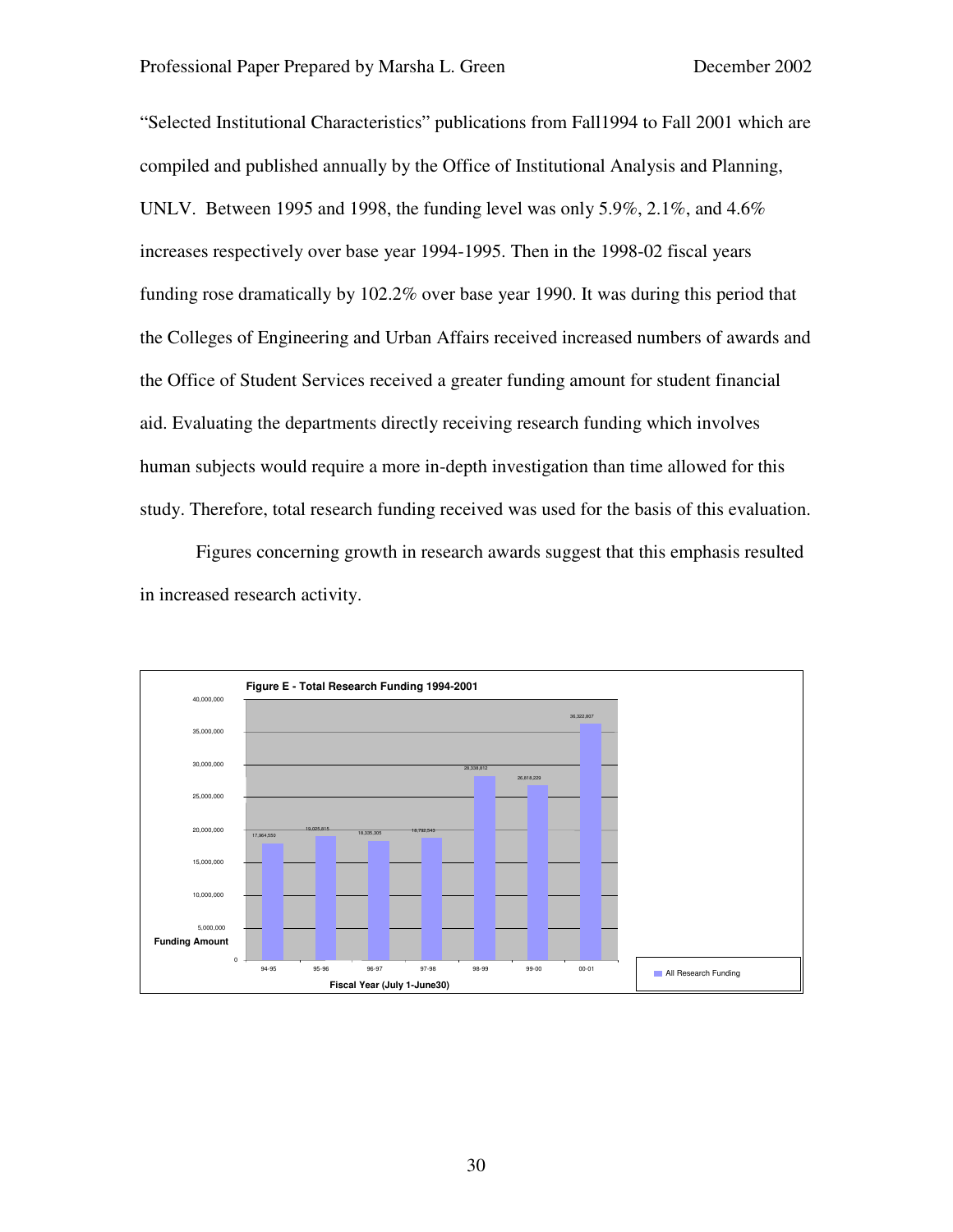

In FY95, UNLV received \$17,964,550 in research funding and financial aid. In FY01 UNLV received \$36,322,807, an increase of 102.2% over FY95. Student Services financial aid from the U.S. Department of Education is included in this analysis only to demonstrate the amount of dollars UNLV receives in support of its students and research. The Colleges of Education, Engineering, Fine Arts, Health Sciences, and Sciences all showed major increases over the previous year as well as Student Services. The Harry Reid Center for Environmental Studies (HRC), a unique entity attached to UNLV under the Office of Research, received \$7,553,603 funding in FY01 and has been a leader in the successful capturing of research dollars for UNLV over the past ten years. HRC's portion represents almost 21% of all funding received at UNLV for sponsored research projects and student services. Student Services received 25% of the total amount leaving researchers in all other departments and administrative offices receiving 54% of the funding through submission of research proposals.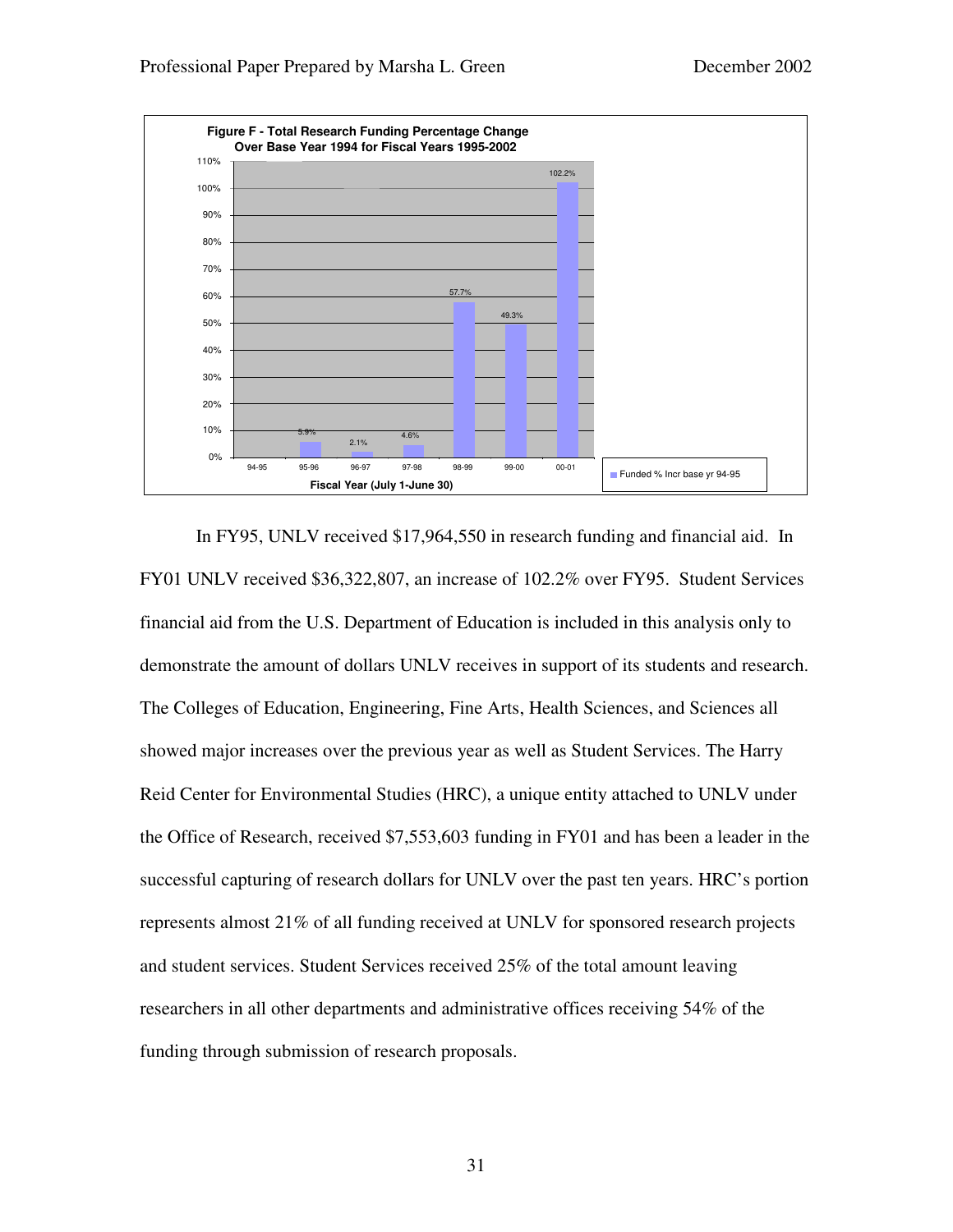#### **VI. Conclusions**

The following conclusions were drawn after examination and analysis of the statistical data presented above. In analyzing these data in terms of timeline of events presented, it appears that it may be too soon to say conclusively that the educational efforts of OPRS since July 2000 have made a significant impact on the number of protocols being submitted by University researchers. It is expected that there may be a lag in the time from creation of the new OPRS with more educational efforts being done and any kind of dramatic increase in protocol submissions resulting from that event. If academic years 2000-2002 are any indication of future growth in protocol submissions because of educational offerings by OPRS, then the University will see an even greater need for OPRS and its educational programs.

If one looks at the other causal variables studied, another pattern emerges with respect to the increases in protocol submissions from 1994-2002. The demographic growth of faculty and students has grown in a sometimes gradual and in some instances dramatic rate. By looking at the history of the University in terms of changes in leadership (Dr. Harter began her tenure at UNLV in 1995) and the implementation of the Strategic Plan (begun in 1996) which placed a higher level of weight on research by faculty for the purpose of UNLV being upgraded in the future to a Carnegie II research institution, it is apparent that this push by Administration also may have caused the gradual but sometimes great growth in the area of human subjects protocol submissions, especially by faculty. The research funding information presented adds further documentation of this push for "more research" by faculty with added impact on protocol submissions.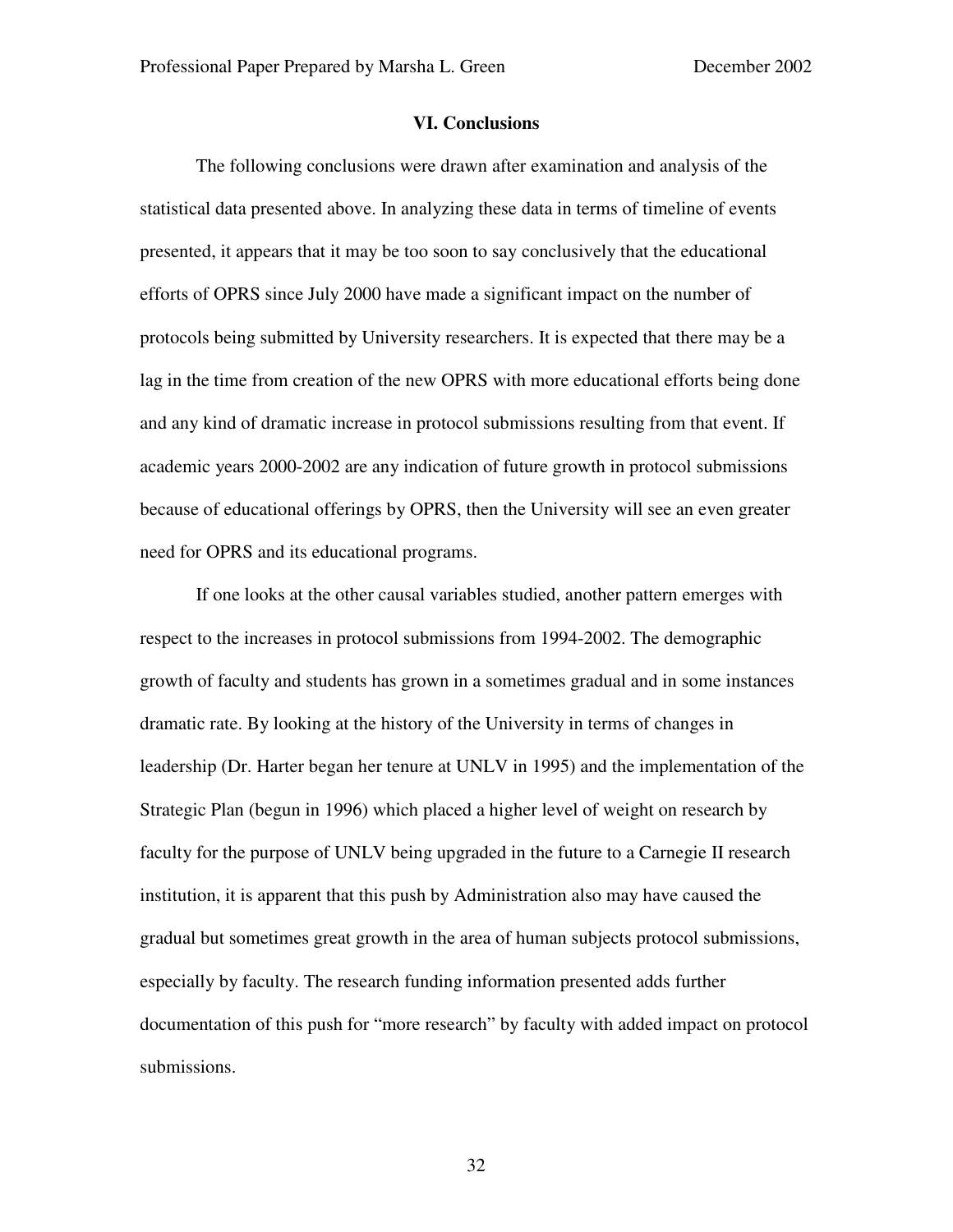The "faculty vs. student" protocol submission ratios suggest that faculty are doing their "own" research and possibly excluding students in that regard. Students do not seem to be a part of the research scenario and appear to have become a secondary item of importance in the educational research process. There are several possible reasons why there has been a decrease in student protocol submissions. It may indicate that student researchers are (a) not being encouraged to do research involving human subjects for graduate work, (b) not being advised of their legal requirements to submit a protocol for class research, (c) possibly covered by a faculty blanket protocol for a "class" project, or (d) are not doing research that involves human subjects. It appears that much more educational outreach is needed in the area of educating students and encouraging protocol submissions. In placing a much higher emphasis on UNLV becoming a "premier urban research university," it places a greater burden on faculty and staff to increase their research output and at the same time continue the high quality of education of their students. Clearly, there is a lack that must be addressed in this area.

The human subjects' protection program at UNLV has grown and evolved through various offices and hands throughout the past 12-15 years. The importance of protecting human subjects and ensuring compliance with Federal regulations has not changed but its priority by the Federal government and on the University's list of "things to do" has increased greatly over the past few years and continues to increase as new research in DNA Recombatant, stem cell, biotechnical, sociological and other complex studies are being added daily to the research community's agenda. With the addition of a new cancer research institute and biotechnical research being conducted in the future, UNLV must be at the forefront of human subjects' protection education of its researchers.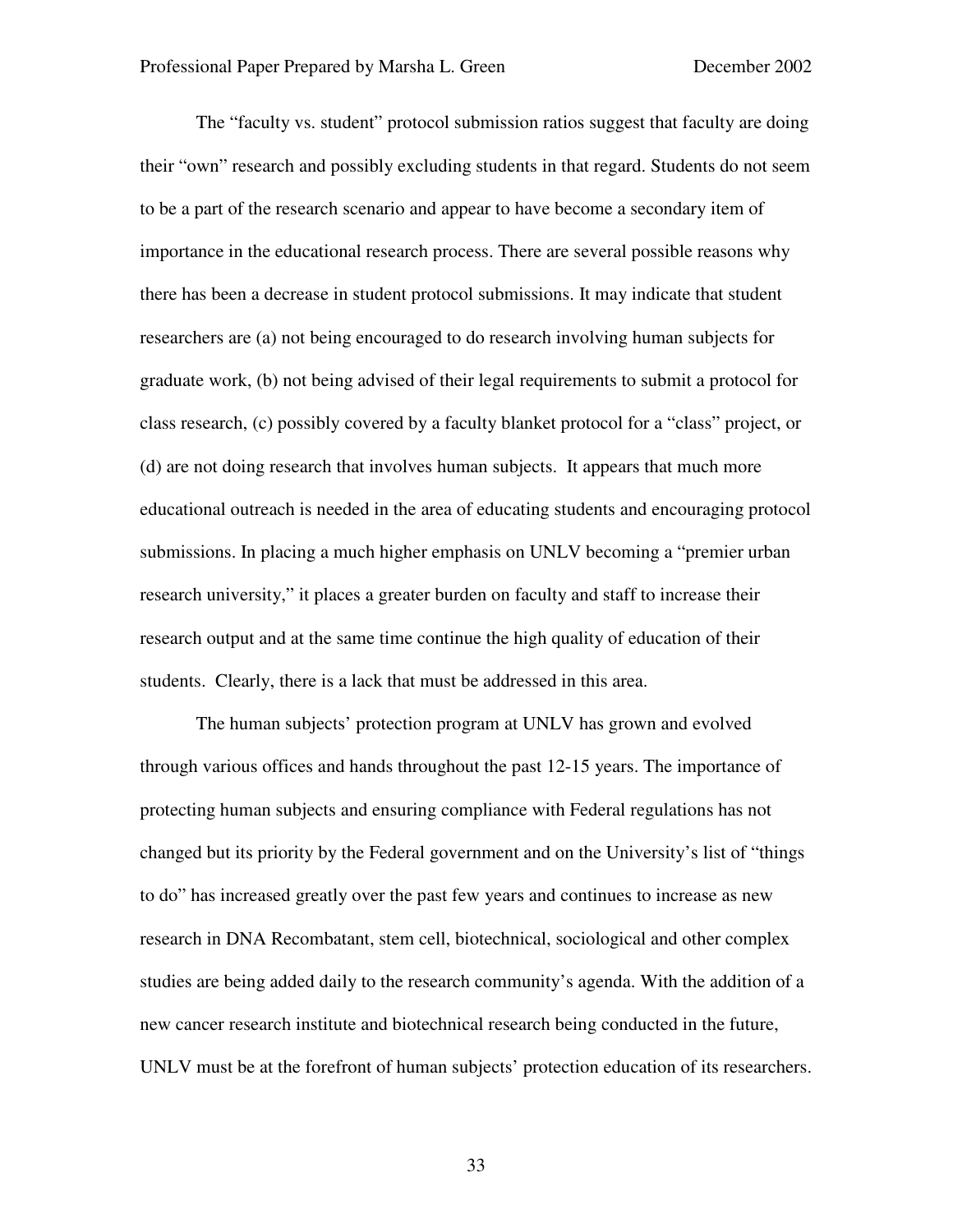# Professional Paper Prepared by Marsha L. Green December 2002

The research goals in the UNLV Strategic Plan have served to push researchers to go beyond that of just a few years ago. UNLV is growing into a premier urban research institution and is taking the first step by increasing the educational level of UNLV researchers with regard to human subjects' research. As usual, more can and should be done in this area. OPRS has made a good start in the educational process but the work is just beginning.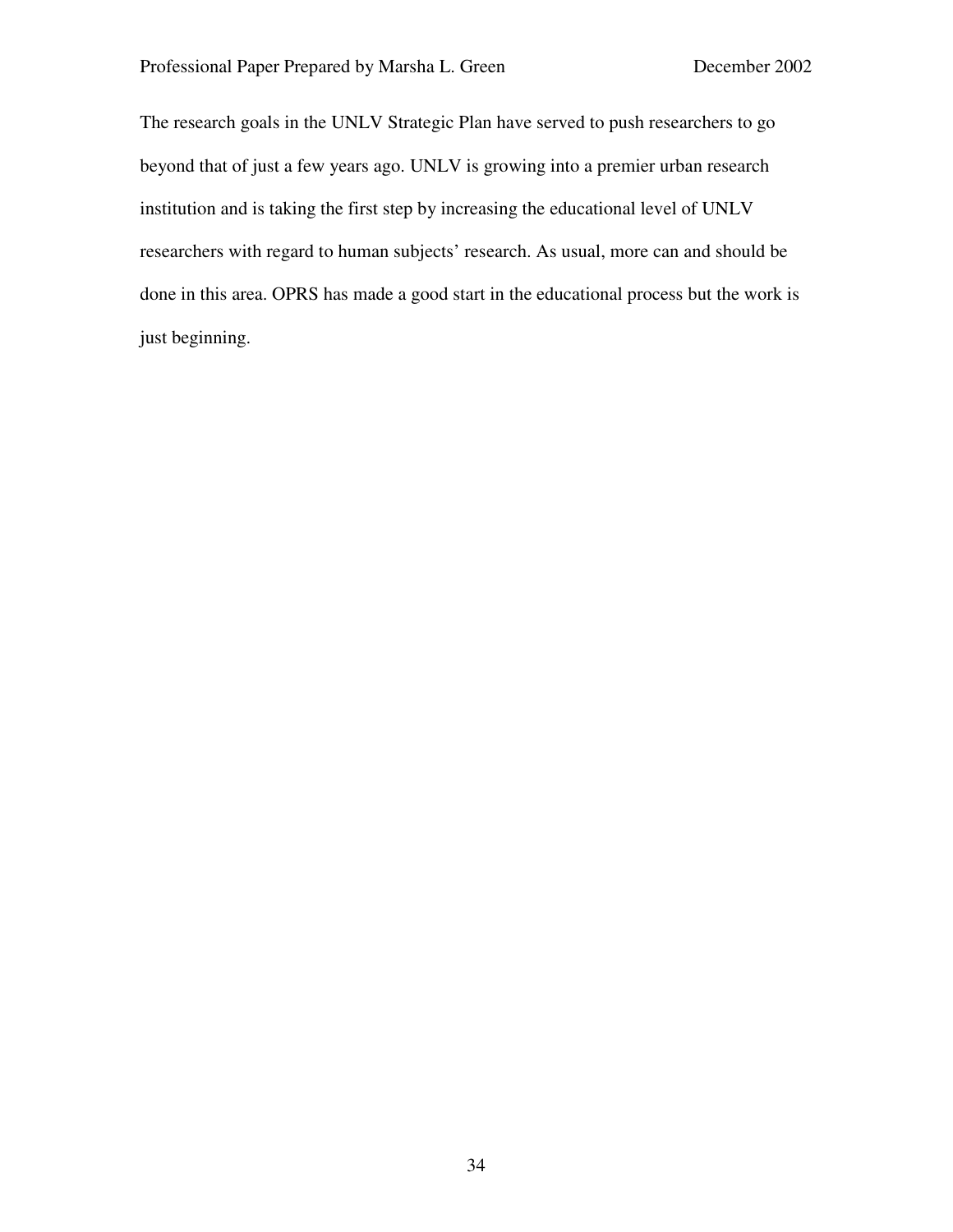| <b>YEAR</b>                   | ORGANIZATIONAL STRUCTURE                                                                                                                                                                                                                                                                                                                                  | <b>EDUCATIONAL EFFORTS</b>                                                                                                                                                                                                                                                                                                                                                                                                                                      |
|-------------------------------|-----------------------------------------------------------------------------------------------------------------------------------------------------------------------------------------------------------------------------------------------------------------------------------------------------------------------------------------------------------|-----------------------------------------------------------------------------------------------------------------------------------------------------------------------------------------------------------------------------------------------------------------------------------------------------------------------------------------------------------------------------------------------------------------------------------------------------------------|
| 1987                          | Supervision of human subjects<br>$\bullet$<br>protection under Director of Grants &<br>Research (G&R), Graduate College<br>Individual colleges and departments<br>٠<br>approve exempt protocols<br>Multiple Program Assurance (MPA)<br>$\bullet$<br>approved by DHHS for UCCSN and<br>several other agencies which included<br><b>UNLV</b>                | Minimal educational effort<br>$\bullet$<br>Regulation compliance by Director<br>Colleges and departments over-<br>$\bullet$<br>view for compliance with Federal<br>and UNLV regulations                                                                                                                                                                                                                                                                         |
| 1989                          | Office of Sponsored Programs (OSP)<br>$\bullet$<br>created<br>Director, G&R now Director, OSP<br>$\bullet$<br>Hired Sponsored Programs Coordinator<br>$\bullet$<br>Protocol reviews centralized under OSP<br>$\bullet$<br>with all protocols submitted for<br>review/approval (exempt and expedited<br>approved by OSP and full IRB review<br>for others) | Educational efforts increased with<br>$\bullet$<br>hiring of SPC<br>Researchers trained individually as<br>$\bullet$<br>protocols received<br>Occasional human subjects'<br>$\bullet$<br>protection presentations to graduate<br>and undergraduate level classes in<br>research methods<br>Time and budget constraints<br>٠<br>restricted educational efforts<br>Minimal "as requested"<br>$\bullet$<br>presentations to department/college<br>faculty meetings |
| Nov.<br>1994                  | SPC promoted to Assistant Director,<br>$\bullet$<br><b>OSP</b><br>New SPC hired in November 1994                                                                                                                                                                                                                                                          | Continuation of above educational<br>$\bullet$<br>efforts<br>Time and budget constraints<br>$\bullet$<br>restricted additional educational<br>efforts<br>New faculty orientation in Fall and<br>$\bullet$<br>Spring added                                                                                                                                                                                                                                       |
| Sep.<br>1999                  | New SPC hired in September 1999,<br>$\bullet$<br>assumed program responsibilities until<br>$\bullet$<br>December 2000                                                                                                                                                                                                                                     | Continuation of above educational<br>$\bullet$<br>efforts<br>Time and budget constraints<br>restricted additional educational<br>efforts<br>No changes                                                                                                                                                                                                                                                                                                          |
| Nov.<br>1999                  | November 1999 DHHS representative<br>$\bullet$<br>visited UNLV and determined separate<br>office for protection of research<br>subjects required because of conflict of<br>interest by OSP and human subjects<br>program                                                                                                                                  |                                                                                                                                                                                                                                                                                                                                                                                                                                                                 |
| Jan.<br>2000<br>Jan.<br>2000, | January 2000 to June 2000 a graduate<br>$\bullet$<br>student was hired to assume program<br>responsibilities<br>Creation of Office for the Protection of<br><b>Research Subjects (OPRS)</b>                                                                                                                                                               | Continuation of above educational<br>$\bullet$<br>efforts<br>Time and budget constraints<br>$\bullet$<br>restricted additional educational<br>efforts                                                                                                                                                                                                                                                                                                           |

# **Appendix A – Organizational Structure and Educational Efforts**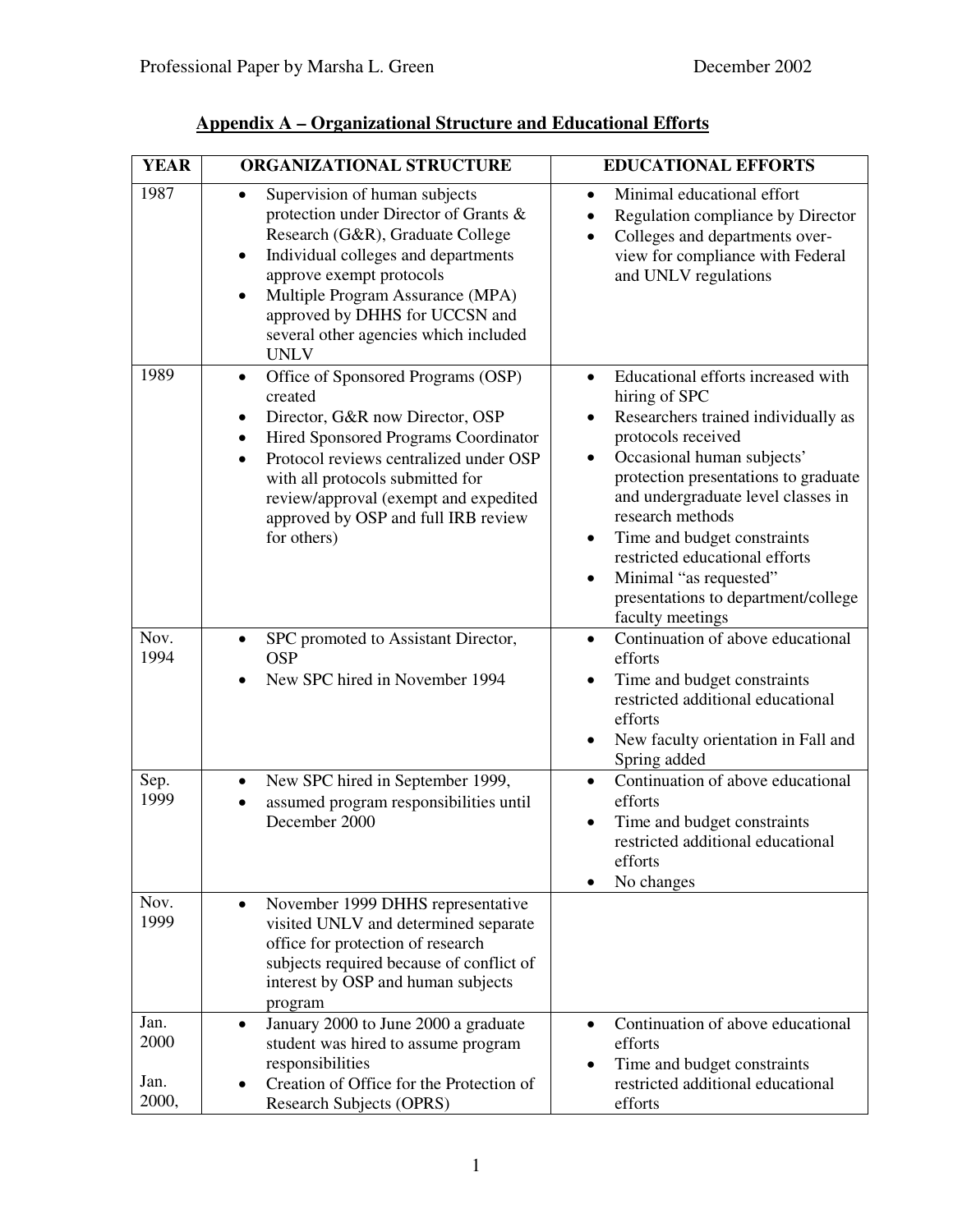| cont.<br>Jul.<br>$2000 -$<br>Aug.<br>2002 | Protocol reviews remained centralized<br>under OPRS with all protocols<br>submitted for review/approval.<br>All exempt protocols are now reviewed<br>by IRB Chair (Social/Behavioral or<br>Biomedical)<br>Expedited are reviewed by 3 members<br>of either committee<br>Full IRB review for those requiring it<br>٠<br>July $1st$ , Human Protections<br>$\bullet$<br>Administrator hired (full-time<br>professional staff member) and a staff<br>assistant hired also to assume program<br>administration<br>Protocol reviews remained centralized<br>under OPRS with all protocols<br>submitted for review/approval<br>All exempt protocols are now reviewed<br>$\bullet$ | No changes initially during this<br>period<br>IRB membership evaluated and<br>$\bullet$<br>new members recruited<br>489 faculty and students provided<br>training thru faculty orientations<br>and presentations to graduate and<br>undergraduate research methods<br>classes (2-3 per week)<br>$10/25/01$ – one-day assurance<br>$\bullet$<br>compliance training by PRIM&R                                                                                                                                                                                                                                    |
|-------------------------------------------|-----------------------------------------------------------------------------------------------------------------------------------------------------------------------------------------------------------------------------------------------------------------------------------------------------------------------------------------------------------------------------------------------------------------------------------------------------------------------------------------------------------------------------------------------------------------------------------------------------------------------------------------------------------------------------|-----------------------------------------------------------------------------------------------------------------------------------------------------------------------------------------------------------------------------------------------------------------------------------------------------------------------------------------------------------------------------------------------------------------------------------------------------------------------------------------------------------------------------------------------------------------------------------------------------------------|
|                                           | by IRB Chair (Social/Behavioral or<br>Biomedical)<br>Expedited are reviewed by 3 members<br>$\bullet$<br>of either committee<br>Full IRB review for those requiring it<br>٠<br>June 2002, UNLV received approval of<br>$\bullet$<br>Federal-wide Assurance (FWA) from<br><b>DHHS</b>                                                                                                                                                                                                                                                                                                                                                                                        | (IRB 101 on the Road) for 50 IRB<br>members, faculty and student.<br>UNLV OPRS web site updated<br>٠<br>(http://www.unlv.edu/Research/OP<br>RS/<br>Investigator 101 CD-ROM<br>$\bullet$<br>available to faculty and students,<br>individual use<br>$NIH$ (Jul 2001) – web module<br>training - "Human Participant<br>Protections Education for Research<br>Teams" Certification required with<br>each protocol submitted. 100% all<br>individuals submitting protocols<br>have completed the assurance<br>training since July 2001<br>Faculty seminars presented at new<br>faculty orientations Spring and Fall |
| Jan.<br>2003                              | More comprehensive module identified<br>$\bullet$<br>as CITI will be utilized in place of the<br>NIH certification                                                                                                                                                                                                                                                                                                                                                                                                                                                                                                                                                          | Continuation of above                                                                                                                                                                                                                                                                                                                                                                                                                                                                                                                                                                                           |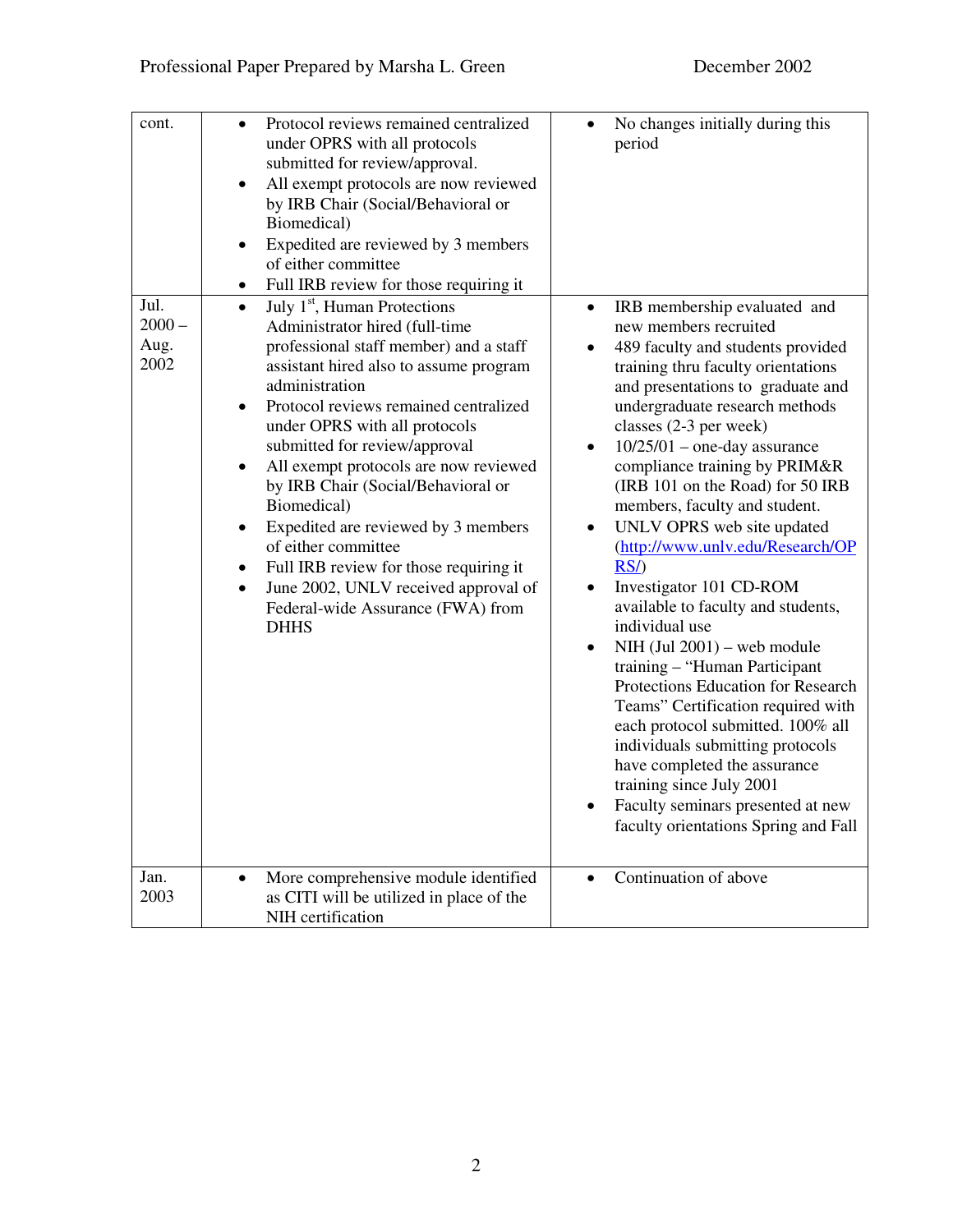# Bibliography

Barber, B., J. Lally, J. Makarushka and D. Sullivan. 1973. Research on Human Subjects – Problems of Social Control in Medical Experimentation. New York: Russell Sage Foundation.

Coughlin, S., W. Katz and D. Mattison. 1999. "Ethics Instruction at Schools of Public Health in the United States". American Journal of Public Health 89:5:768-770.

Department of Health and Human Services, Office for Human Research Protection DHHS OHRP Home page downloaded February 27, 2002.

http://ohrp.osophs.dhhs.gov/ Institutional Review Board Registration and Filing

http://ohrp.osophs.dhhs.gov/irbasur.htm

OHRP Educational materials http://ohrp.osophs.dhhs.gov/educmat.htm Powerpoint presentation on research subjects

http://ohrp.osophs.dhhs.gov/humansubjects/assurance/sbirsttr/requirements.htm

Dickstein, D., Manager, Institutional Review Office, Fred Hutchinson Cancer Research Center, Society of Research Administrators Western Section Annual Meeting, Anchorage, AL. may 7, 2001.

Durosinmi, B., MPA, Human Protections Administrator. UNLV Office for the Protection of Research Subjects. Protocol submission statistics for past 7 years – web site http://www.unlv.edu/Research/hsindex.html

"FYI", July 2002, newsletter published by Office of Research, UNLV

Institute of Medicine. 2001. Preserving Public Trust. Accreditation and Human Research Participant Protection Programs. Washington, D.C.: National Academy Press. 2001.

IRB101, Human Subjects Workshop. October 25, 2001. Sponsored by University of Nevada, Las Vegas, Office of the Vice Provost for Research, Office for the Protection of Research Subjects.

Izzo, G. 2000. "Compulsory Ethics Education and the Cognitive Moral Development of salespeople: A Quasi-Experimental Assessment". Journal of Business Ethics 28:3:223- 241.

Melkonian, P. August/September 2001. Society of Research Administrators International. Human Research Subject Protections. Vol. 33, No. 5. Arlington, VA.